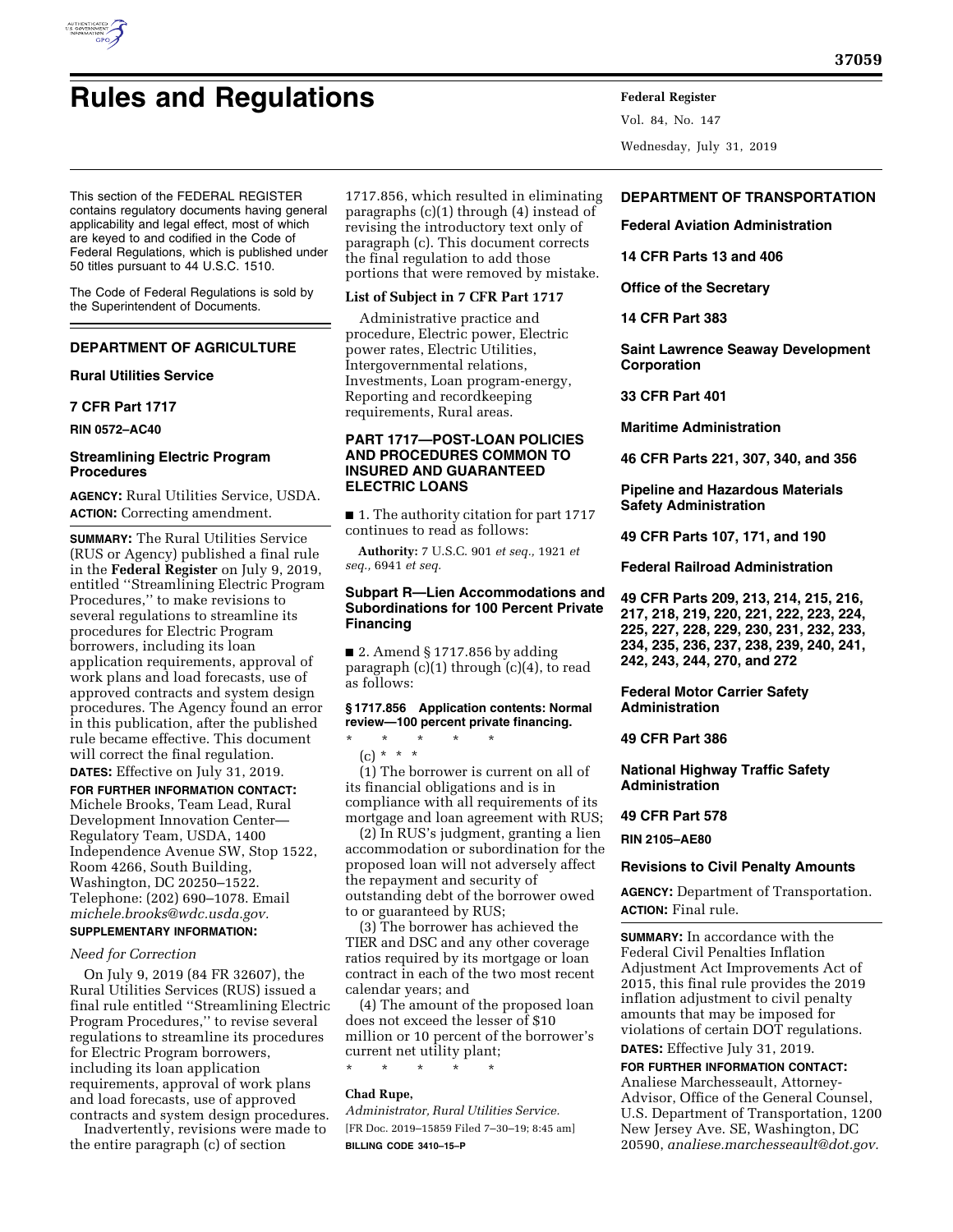**37060 Federal Register** / Vol. 84, No. 147 / Wednesday, July 31, 2019 / Rules and Regulations

# **SUPPLEMENTARY INFORMATION:**

### **Authority for This Rulemaking**

This rule implements the Federal Civil Penalties Inflation Adjustment Act of 1990 (FCPIAA), Public Law 101–410, as amended by the Federal Civil Penalties Inflation Adjustment Act Improvements Act of 2015 (2015 Act), Public Law 114–74, 129 Stat. 599, codified at 28 U.S.C. 2461 note. The FCPIAA and the 2015 Act require federal agencies to adjust minimum and maximum civil penalty amounts for inflation to preserve their deterrent impact. The 2015 Act amended the formula and frequency of inflation adjustments. It required an initial catchup adjustment in the form of an interim final rule, followed by annual adjustments of civil penalty amounts using a statutorily mandated formula. Section 4(b)(2) of the 2015 Act specifically directs that the annual adjustment be accomplished through final rule without notice and comment. This rule is effective immediately.

The Department's authorities over the specific civil penalty regulations being amended by this rule are provided in the preamble discussion below.

### **I. Background**

On November 2, 2015, the President signed into law the 2015 Act, which amended the FCPIAA, to improve the

effectiveness of civil monetary penalties and to maintain their deterrent effect. The 2015 Act requires federal agencies to: (1) Adjust the level of civil monetary penalties with an initial ''catch-up'' adjustment through an interim final rule (IFR); and (2) make subsequent annual adjustments for inflation.

The 2015 Act directed the Office of Management and Budget (OMB) to issue guidance on implementing the required annual inflation adjustment no later than December 15 of each year.1 On December 14, 2018, OMB released this required guidance, in OMB Memorandum M–19–04, which provides instructions on how to calculate the 2019 annual adjustment. To derive the 2019 adjustment, the Department must multiply the maximum or minimum penalty amount by the percent change between the October 2018 Consumer Price Index for All Urban Consumers (CPI–U) and the October 2017 CPI–U. In this case, as explained in OMB Memorandum M–19– 04, the percent change between the October 2018 CPI–U and the October 2017 CPI–U is 1.02522.

### **II. Dispensing With Notice and Comment**

This final rule is being published without notice and comment and with an immediate effective date.

The 2015 Act provides clear direction for how to adjust the civil penalties, and clearly states at section 4(b)(2) that this adjustment shall be made ''notwithstanding section 553 of title 5, United States Code.'' By operation of the 2015 Act, DOT must publish an annual adjustment by January 15 of every year, and the new levels take effect upon publication of the rule. Accordingly, DOT is publishing this final rule without prior notice and comment, and with an immediate effective date.

### **III. Discussion of the Final Rule**

In 2016, OST and DOT's operating administrations with civil monetary penalties promulgated the ''catch up'' IFR required by the 2015 Act. All DOT operating administrations have already finalized their "catch up" IFRs and this rule makes the annual inflation adjustment required by the 2015 Act.

The Department emphasizes that this rule adjusts penalties prospectively, and therefore the penalty adjustments made by this rule will apply only to violations that take place after this rule becomes effective. This rule also does not change previously assessed or enforced penalties that DOT is actively collecting or has collected.

#### *A. OST 2019 Adjustments*

OST's 2019 civil penalty adjustments are summarized in the chart below.

| Description                                                                                                                                                                                                                                                     | Citation                 | Existing<br>penalty | New penalty<br>(existing<br>penalty $\times$<br>1.02522) |
|-----------------------------------------------------------------------------------------------------------------------------------------------------------------------------------------------------------------------------------------------------------------|--------------------------|---------------------|----------------------------------------------------------|
| General civil penalty for violations of certain aviation economic reg-<br>ulations and statutes.                                                                                                                                                                | 49 U.S.C. 46301(a)(1)    | \$33,333            | \$34,174                                                 |
| General civil penalty for violations of certain aviation economic req-<br>ulations and statutes involving an individual or small business<br>concern.                                                                                                           | 49 U.S.C. 46301(a)(1)    | 1,466               | 1,503                                                    |
| Civil penalties for individuals or small businesses for violations of<br>most provisions of Chapter 401 of Title 49, including the anti-dis-<br>crimination provisions of sections 40127 and 41705 and rules<br>and orders issued pursuant to these provisions. | 49 U.S.C. 46301(a)(5)(A) | 13,333              | 13,669                                                   |
| Civil penalties for individuals or small businesses for violations of<br>49 U.S.C. 41719 and rules and orders issued pursuant to that<br>provision.                                                                                                             | 49 U.S.C. 46301(a)(5)(C) | 6,666               | 6.834                                                    |
| Civil penalties for individuals or small businesses for violations of<br>49 U.S.C. 41712 or consumer protection rules and orders issued<br>pursuant to that provision.                                                                                          | 49 U.S.C. 46301(a)(5)(D) | 3,334               | 3,418                                                    |

# *B. FAA 2019 Adjustments*

The FAA's 2019 adjustments are summarized in the chart below.

Description **Description Citation** Citation **Existing penalty** New penalty (existing penalty × 1.02522) Violation of hazardous materials transportation law .......... 49 U.S.C. 5123(a)(1) .................................. \$79,976 \$81,993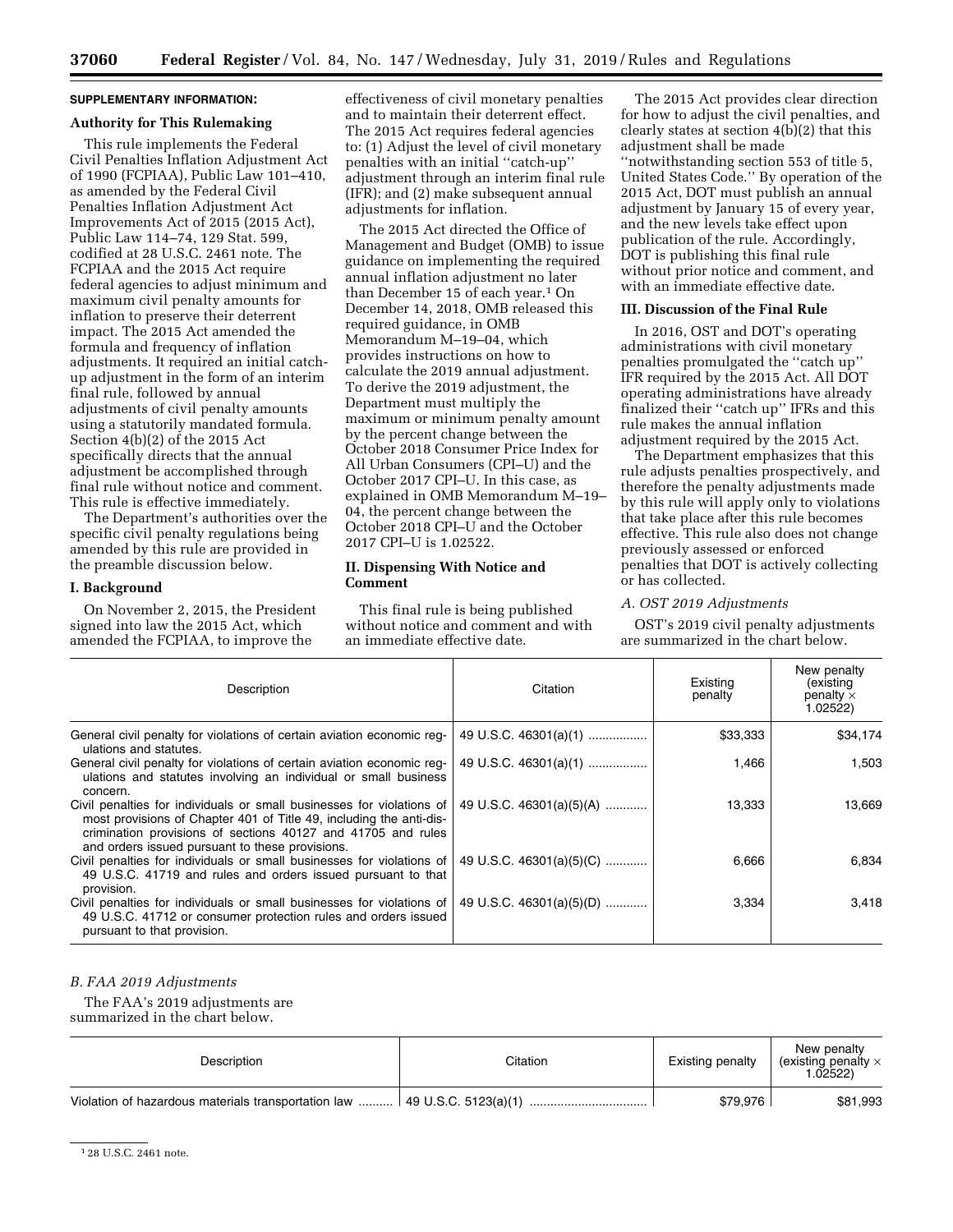| Description                                                                                                                                                                                    | Citation                      | Existing penalty  | New penalty<br>(existing penalty $\times$<br>1.02522) |
|------------------------------------------------------------------------------------------------------------------------------------------------------------------------------------------------|-------------------------------|-------------------|-------------------------------------------------------|
| Violation of hazardous materials transportation law result-<br>ing in death, serious illness, severe injury, or substan-<br>tial property destruction.                                         |                               | 186,610           | 191,316                                               |
| Minimum penalty for violation of hazardous materials<br>transportation law relating to training.                                                                                               |                               | 481               | 493                                                   |
| Maximum penalty for violation of hazardous materials<br>transportation law relating to training.                                                                                               |                               | 79,976            | 81,993                                                |
| Violation by a person other than an individual or small<br>business concern under 49 U.S.C. 46301(a)(1)(A) or<br>$(B)$ .                                                                       |                               | 33,333            | 34,174                                                |
| Violation by an airman serving as an airman under 49<br>U.S.C. $46301(a)(1)(A)$ or $(B)$ (but not covered by<br>$46301(a)(5)(A)$ or $(B)$ ).                                                   |                               | 1,466             | 1,501                                                 |
| Violation by an individual or small business concern<br>under 49 U.S.C. $46301(a)(1)(A)$ or (B) (but not covered<br>in 49 U.S.C. 46301(a)(5)).                                                 |                               | 1,466             | 1,501                                                 |
| Violation by an individual or small business concern (ex-<br>cept an airman serving as an airman) under 49 U.S.C.<br>46301(a)(5)(A)(i) or (ii).                                                |                               | 13,333            | 13,669                                                |
| Violation by an individual or small business concern re-<br>lated to the transportation of hazardous materials.                                                                                |                               | 13,333            | 13,669                                                |
| Violation by an individual or small business concern re-<br>lated to the registration or recordation under 49 U.S.C.<br>chapter 441, of an aircraft not used to provide air<br>transportation. |                               | 13,333            | 13,669                                                |
| Violation by an individual or small business concern of 49<br>U.S.C. 44718(d), relating to limitation on construction<br>or establishment of landfills.                                        | 49 U.S.C. 46301(a)(5)(B)(iii) | 13,333            | 13,669                                                |
| Violation by an individual or small business concern of 49<br>U.S.C. 44725, relating to the safe disposal of life-lim-<br>ited aircraft parts.                                                 | 49 U.S.C. 46301(a)(5)(B)(iv)  | 13,333            | 13,669                                                |
| Tampering with a smoke alarm device<br>Knowingly providing false information about alleged viola-<br>tion involving the special aircraft jurisdiction of the<br>United States.                 |                               | 4,280<br>23,246   | 4,388<br>23,832                                       |
| Permanent closure of an airport without providing suffi-<br>cient notice.                                                                                                                      |                               | 235.000<br>13,333 | 35.883<br>13,669                                      |
| Operating an unmanned aircraft and in so doing know-<br>ingly or recklessly interfering with a wildfire suppres-<br>sion, law enforcement, or emergency response effort.                       |                               | 20,408            | 20,923                                                |
| Violation of 51 U.S.C. 50901-50923, a regulation issued<br>under these statutes, or any term or condition of a li-<br>cense or permit issued or transferred under these stat-<br>utes.         |                               | 234,247           | 240,155                                               |

In addition to the civil penalties listed in the above chart, FAA regulations also provide for maximum civil penalties for violation of 49 U.S.C. 47528–47530, relating to the prohibition of operating certain aircraft not complying with stage 3 noise levels. Those civil penalties are

identical to the civil penalties imposed under 49 U.S.C. 46301(a)(1) and (a)(5), which are detailed in the above chart, and therefore, the noise-level civil penalties will be adjusted in the same

manner as the section 46301(a)(1) and (a)(5) civil penalties.

### *C. NHTSA 2019 Adjustments*

NHTSA's 2019 civil penalty adjustments are summarized in the chart below.3

| Description                                                 | Citation                          |                 | <b>Existing penalty</b> | New penalty<br>(existing penalty $\times$<br>.02522) |
|-------------------------------------------------------------|-----------------------------------|-----------------|-------------------------|------------------------------------------------------|
| Maximum penalty amount for each violation of the Safety Act | U.S.C.<br>. 49<br>$30165(a)(3)$ . | $30165(a)(1)$ , | \$21,780                | \$22,329                                             |

<sup>2</sup>Congress amended § 46318 on October 5, 2018, to increase the statutory maximum from \$25,000 to \$35,000. FAA Reauthorization Act of 2018, Public Law 115–254, section 339, 132 Stat. 3186, 3282. Accordingly, the inflation adjustment is being applied to this statutory maximum.

provisions regarding Corporate Average Fuel Economy (CAFE) penalties. 81 FR 95489 (Dec. 28, 2016). On July 12, 2017, NHTSA announced that it was reconsidering that final rule. 82 FR 32140 (July 12, 2017). Accordingly, the CAFE civil penalty provisions at 49 U.S.C. 32912(b)–(c) and 49 CFR 578.6(h)(2), which are the subject of the reconsideration, are not being adjusted in the final

<sup>3</sup>On December 28, 2016, NHTSA published a final rule regarding some aspects of its IFR

rule promulgated herein. Instead, they will be addressed in a separate final rule for which an NPRM has been issued. 83 FR 13904 (Apr. 2, 2018). The provision in 49 CFR 578.6(h)(1), establishing the maximum civil penalty for each violation of 49 U.S.C. 32911(a), will also be addressed in that separate notice.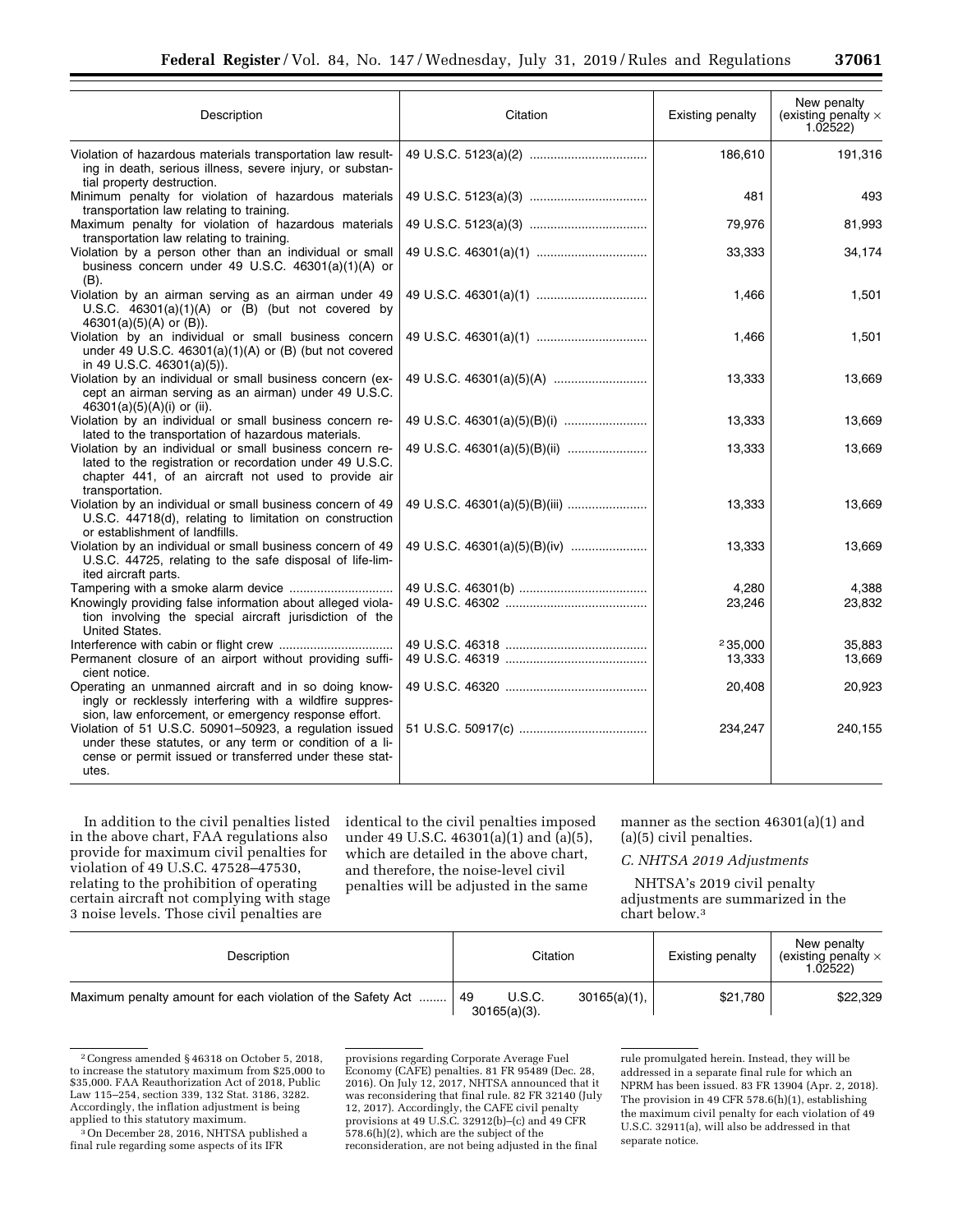п

| Description                                                                                                                                                                                                    | Citation                                               | <b>Existing penalty</b> | New penalty<br>(existing penalty $\times$<br>1.02522) |
|----------------------------------------------------------------------------------------------------------------------------------------------------------------------------------------------------------------|--------------------------------------------------------|-------------------------|-------------------------------------------------------|
| Maximum penalty amount for a related series of violations of the<br>Safety Act.                                                                                                                                | 49<br><b>U.S.C.</b><br>30165(a)(1),<br>$30165(a)(3)$ . | 108,895,910             | 111,642,265                                           |
| Maximum penalty per school bus related violation of the Safety Act<br>Maximum penalty amount for a series of school bus related viola-<br>tions of the Safety Act.                                             | 49 U.S.C. 30165(a)(2)(A)<br>49 U.S.C. 30165(a)(2)(B)   | 12,383<br>18,574,064    | 12,695<br>19,042,502                                  |
| Maximum penalty per violation for filing false or misleading reports<br>Maximum penalty amount for a series of violations related to filing<br>false or misleading reports.                                    | 49 U.S.C. 30165(a)(4)<br>49 U.S.C. 30165(a)(4)         | 5,332<br>1,066,340      | 5,466<br>1,093,233                                    |
| Maximum penalty amount for each violation of the reporting re-<br>quirements related to maintaining the National Motor Vehicle<br>Title Information System.                                                    | 49 U.S.C. 30505                                        | 1,739                   | 1,783                                                 |
| Maximum penalty amount for each violation of a bumper standard<br>under the Motor Vehicle Information and Cost Savings Act (Pub.<br>L. 92-513, 86 Stat. 953, (1972)).                                          | 49 U.S.C. 32507(a)                                     | 2,852                   | 2,924                                                 |
| Maximum penalty amount for a series of violations of a bumper<br>standard under the Motor Vehicle Information and Cost Savings<br>Act (Pub. L. 92-513, 86 Stat. 953, (1972)).                                  | 49 U.S.C. 32507(a)                                     | 3,176,131               | 3,256,233                                             |
| Maximum penalty amount for each violation of 49 U.S.C. 32308(a)<br>related to providing information on crashworthiness and damage<br>susceptibility.                                                           | 49 U.S.C. 32308(b)                                     | 2,852                   | 2,924                                                 |
| Maximum penalty amount for a series of violations of 49 U.S.C.<br>32308(a) related to providing information on crashworthiness and<br>damage susceptibility.                                                   | 49 U.S.C. 32308(b)                                     | 1,555,656               | 1,594,890                                             |
| Maximum penalty for each violation related to the tire fuel effi-<br>ciency information program.                                                                                                               | 49 U.S.C. 32308(c)                                     | 59,029                  | 60,518                                                |
| Maximum civil penalty for willfully failing to affix, or failing to main-<br>tain, the label requirement in the American Automobile Labeling<br>Act (Pub. L. 102-388, 106 Stat. 1556 (1992)).                  | 49 U.S.C. 32309                                        | 1,739                   | 1,783                                                 |
| Maximum penalty amount per violation related to odometer tam-<br>pering and disclosure.                                                                                                                        | 49 U.S.C. 32709                                        | 10,663                  | 10,932                                                |
| Maximum penalty amount for a related series of violations related<br>to odometer tampering and disclosure.                                                                                                     | 49 U.S.C. 32709                                        | 1,066,340               | 1,093,233                                             |
| Maximum penalty amount per violation related to odometer tam-<br>pering and disclosure with intent to defraud.                                                                                                 | 49 U.S.C. 32710                                        | 10,663                  | 10,932                                                |
| Maximum penalty amount for each violation of the Motor Vehicle<br>Theft Law Enforcement Act of 1984 (Vehicle Theft Act), sec.<br>608, Public Law 98-547, 98 Stat. 2762 (1984).                                 | 49 U.S.C. 33115(a)                                     | 2,343                   | 2,402                                                 |
| Maximum penalty amount for a related series of violations of the<br>Motor Vehicle Theft Law Enforcement Act of 1984 (Vehicle Theft                                                                             | 49 U.S.C. 33115(a)                                     | 585,619                 | 600,388                                               |
| Act), sec. 608, Public Law 98–547, 98 Stat. 2762 (1984).<br>Maximum civil penalty for violations of the Anti-Car Theft Act (Pub.<br>L. 102-519, 106 Stat. 3393 (1992)) related to operation of a<br>chop shop. | 49 U.S.C. 33115(b)                                     | 173,951                 | 178,338                                               |
| Maximum civil penalty for a violation under the medium- and<br>heavy-duty vehicle fuel efficiency program.                                                                                                     | 49 U.S.C. 32902                                        | 40,852                  | 41,882                                                |

# *D. FMCSA 2019 Adjustments*

FMCSA's civil penalties affected by this rule are all located in Appendices A and B to 49 CFR part 386. The 2019 adjustments to these civil penalties are summarized in the chart below.

| Description                                                                                                                                       | Citation | Existing penalty | New penalty<br>(existing penalty $\times$<br>1.02522 |
|---------------------------------------------------------------------------------------------------------------------------------------------------|----------|------------------|------------------------------------------------------|
|                                                                                                                                                   |          | \$1,066          | \$1,093                                              |
|                                                                                                                                                   |          | 10,663           | 10.932                                               |
| Appendix A IV (a) Out-of-service order (operation of CMV<br>by driver).                                                                           |          | 1,848            | 1.895                                                |
| Appendix A IV (b) Out-of-service order (requiring or per-<br>mitting operation of CMV by driver).                                                 |          | 18,477           | 18,943                                               |
| Appendix A IV (c) Out-of-service order (operation by driv-<br>er of CMV or intermodal equipment that was placed<br>out of service).               |          | 1,848            | 1.895                                                |
| Appendix A IV (d) Out-of-service order (requiring or per-<br>mitting operation of CMV or intermodal equipment that<br>was placed out of service). |          | 18,477           | 18.943                                               |
| Appendix A IV (e) Out-of-service order (failure to return<br>written certification of correction).                                                |          | 924              | 947                                                  |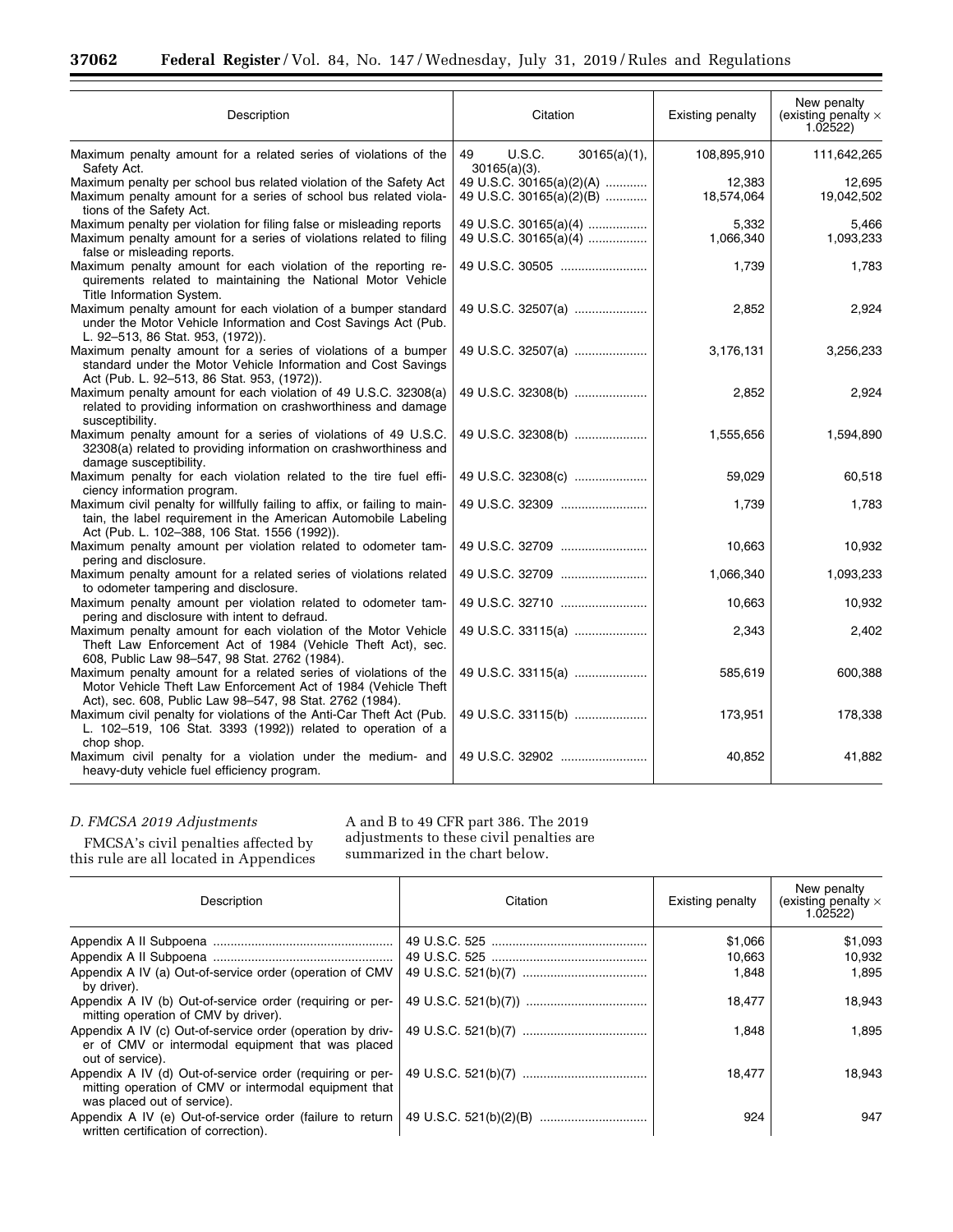| Description                                                                                                                                                                                                                                                                       | Citation                           | Existing penalty | New penalty<br>(existing penalty $\times$<br>$1.\overline{0}2522)$ |
|-----------------------------------------------------------------------------------------------------------------------------------------------------------------------------------------------------------------------------------------------------------------------------------|------------------------------------|------------------|--------------------------------------------------------------------|
| Appendix A IV (g) Out-of-service order (failure to cease                                                                                                                                                                                                                          |                                    | 26,659           | 27,331                                                             |
| operations as ordered).<br>Appendix A IV (h) Out-of-service order (operating in vio-<br>lation of order).                                                                                                                                                                         |                                    | 23,426           | 24,017                                                             |
| Appendix A IV (i) Out-of-service order (conducting oper-<br>ations during suspension or revocation for failure to                                                                                                                                                                 | 49 U.S.C. 521(b)(2)(A) and (b)(7)) | 15,040           | 15,419                                                             |
| pay penalties).<br>Appendix A IV (j) (conducting operations during suspen-<br>sion or revocation).                                                                                                                                                                                |                                    | 23,426           | 24,017                                                             |
| Appendix B (a)(1) Recordkeeping-maximum penalty per<br>day.                                                                                                                                                                                                                       |                                    | 1,239            | 1,270                                                              |
| Appendix B (a)(1) Recordkeeping-maximum total pen-<br>alty.                                                                                                                                                                                                                       |                                    | 12,383           | 12,695                                                             |
| Appendix B (a)(2) Knowing falsification of records                                                                                                                                                                                                                                |                                    | 12,383           | 12,695                                                             |
| Appendix B (a)(3) Non-recordkeeping violations<br>Appendix B (a)(4) Non-recordkeeping violations by driv-                                                                                                                                                                         |                                    | 15,040<br>3,760  | 15,419<br>3,855                                                    |
| ers.<br>Appendix B (a)(5) Violation of 49 CFR 392.5 (first convic-<br>tion).                                                                                                                                                                                                      |                                    | 3,096            | 3,174                                                              |
| Appendix B (a)(5) Violation of 49 CFR 392.5 (second or<br>subsequent conviction).                                                                                                                                                                                                 |                                    | 6,192            | 6,348                                                              |
| Appendix B (b) Commercial driver's license (CDL) viola-<br>tions.                                                                                                                                                                                                                 |                                    | 5,591            | 5,732                                                              |
| Appendix B (b)(1): Special penalties pertaining to viola-<br>tion of out-of-service orders (first conviction).                                                                                                                                                                    |                                    | 3,096            | 3,174                                                              |
| Appendix B (b)(1) Special penalties pertaining to violation<br>of out-of-service orders (second or subsequent convic-<br>tion).                                                                                                                                                   |                                    | 6,192            | 6,348                                                              |
| Appendix B (b)(2) Employer violations pertaining to know-<br>ingly allowing, authorizing employee violations of out-<br>of-service order (minimum penalty).                                                                                                                       |                                    | 5,591            | 5,732                                                              |
| Appendix B (b)(2) Employer violations pertaining to know-<br>ingly allowing, authorizing employee violations of out-                                                                                                                                                              |                                    | 30,956           | 31,737                                                             |
| of-service order (maximum penalty).<br>Appendix B (b)(3) Special penalties pertaining to railroad-                                                                                                                                                                                |                                    | 16,048           | 16,453                                                             |
| highway grade crossing violations.<br>Appendix B (d) Financial responsibility violations                                                                                                                                                                                          | 49 U.S.C. 31138(d)(1), 31139(g)(1) | 16,499<br>79,976 | 16,915<br>81,993                                                   |
| Appendix B (e)(1) Violations of Hazardous Materials Reg-<br>ulations (HMRs) and Safety Permitting Regulations                                                                                                                                                                     |                                    |                  |                                                                    |
| (transportation or shipment of hazardous materials).<br>Appendix B (e)(2) Violations of Hazardous Materials Reg-<br>ulations (HMRs) and Safety Permitting Regulations                                                                                                             |                                    | 481              | 493                                                                |
| (training)-minimum penalty.<br>Appendix B (e)(2): Violations of Hazardous Materials<br>Regulations (HMRs) and Safety Permitting Regulations                                                                                                                                       |                                    | 79,976           | 81,993                                                             |
| (training)-maximum penalty.<br>Appendix B (e)(3) Violations of Hazardous Materials Reg-<br>ulations (HMRs) and Safety Permitting Regulations                                                                                                                                      |                                    | 79,976           | 81,993                                                             |
| (packaging or container).<br>Appendix B (e)(4): Violations of Hazardous Materials<br>Regulations (HMRs) and Safety Permitting Regulations                                                                                                                                         |                                    | 79,976           | 81,993                                                             |
| (compliance with FMCSRs).<br>Appendix B (e)(5) Violations of Hazardous Materials Reg-<br>ulations (HMRs) and Safety Permitting Regulations<br>(death, serious illness, severe injury to persons; de-                                                                              |                                    | 186,610          | 191,316                                                            |
| struction of property).<br>Appendix B (f)(1) Operating after being declared unfit by<br>assignment of a final "unsatisfactory" safety rating                                                                                                                                      |                                    | 26,659           | 27,331                                                             |
| (generally).<br>Appendix B (f)(2) Operating after being declared unfit by<br>assignment of a final "unsatisfactory" safety rating                                                                                                                                                 |                                    | 79,976           | 81,993                                                             |
| (hazardous materials)—maximum penalty.<br>Appendix B $(f)(2)$ : Operating after being declared unfit by<br>assignment of a final "unsatisfactory" safety rating<br>(hazardous materials)—maximum penalty if death, seri-<br>ous illness, severe injury to persons; destruction of |                                    | 186,610          | 191,316                                                            |
| property.<br>Appendix B (g)(1): Violations of the commercial regula-                                                                                                                                                                                                              |                                    | 10,663           | 10,932                                                             |
| tions (CR) (property carriers).<br>Appendix B (g)(2) Violations of the CRs (brokers)                                                                                                                                                                                              |                                    | 10,663           | 10,932                                                             |
| Appendix B (g)(3) Violations of the CRs (passenger car-<br>riers).                                                                                                                                                                                                                |                                    | 26,659           | 27,331                                                             |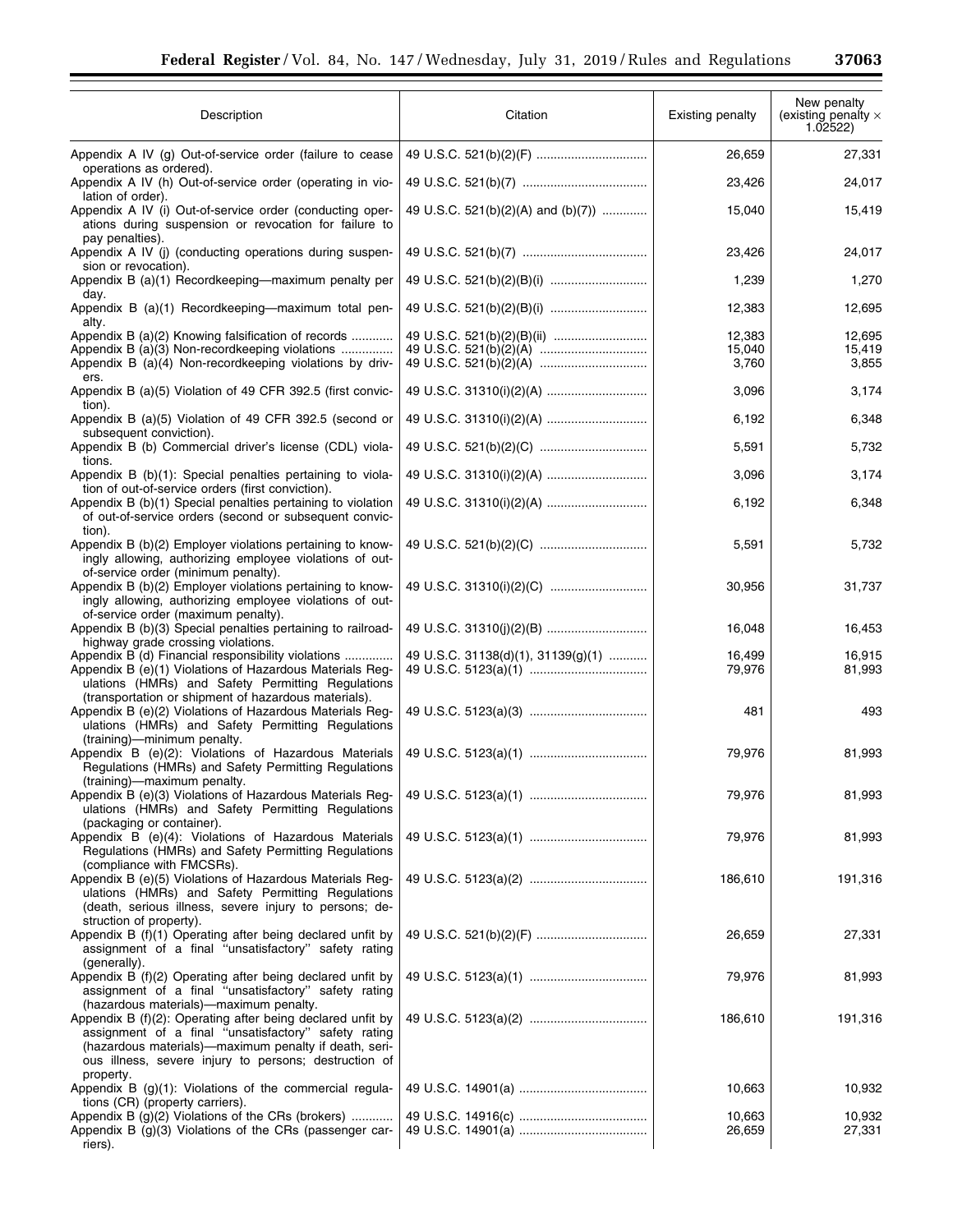Ξ

 $\equiv$ 

| Description                                                                                                                                                                                                                                                                                         | Citation | Existing penalty | New penalty<br>(existing penalty $\times$<br>1.02522) |
|-----------------------------------------------------------------------------------------------------------------------------------------------------------------------------------------------------------------------------------------------------------------------------------------------------|----------|------------------|-------------------------------------------------------|
| Appendix B $(g)(4)$ Violations of the CRs (foreign motor                                                                                                                                                                                                                                            |          | 10,663           | 10,932                                                |
| carriers, foreign motor private carriers).<br>Appendix B (g)(5) Violations of the CRs (foreign motor<br>carriers, foreign motor private carriers before imple-<br>mentation of North American Free Trade Agreement<br>land transportation provisions)—maximum penalty for<br>intentional violation. |          | 14,664           | 15,034                                                |
| Appendix B (g)(5) Violations of the CRs (foreign motor<br>carriers, foreign motor private carriers before imple-<br>mentation of North American Free Trade Agreement<br>land transportation provisions)—maximum penalty for a<br>pattern of intentional violations.                                 |          | 36,662           | 37,587                                                |
| Appendix B (g)(6) Violations of the CRs (motor carrier or<br>broker for transportation of hazardous wastes)-min-<br>imum penalty.                                                                                                                                                                   |          | 21,327           | 21,865                                                |
| Appendix B $(g)(6)$ Violations of the CRs (motor carrier or<br>broker for transportation of hazardous wastes)-max-<br>imum penalty.                                                                                                                                                                 |          | 42,654           | 43,730                                                |
| Appendix B (g)(7): Violations of the CRs (HHG carrier or<br>freight forwarder, or their receiver or trustee).                                                                                                                                                                                       |          | 1,604            | 1,644                                                 |
| Appendix B (q)(8) Violation of the CRs (weight of HHG<br>shipment, charging for services)—minimum penalty for<br>first violation.                                                                                                                                                                   |          | 3,210            | 3,291                                                 |
| Appendix B (g)(8) Violation of the CRs (weight of HHG<br>shipment, charging for services) subsequent violation.                                                                                                                                                                                     |          | 8,025            | 8,227                                                 |
| Appendix B (g)(11) Additional tariff violations (rebates or<br>concessions)-first violation.                                                                                                                                                                                                        |          | 160,484<br>320   | 164,531<br>328                                        |
| Appendix B (g)(11) Additional tariff violations (rebates or<br>concessions)-subsequent violations.                                                                                                                                                                                                  |          | 401              | 411                                                   |
| Appendix B (g)(12): Tariff violations (freight forwarders)-                                                                                                                                                                                                                                         |          | 803              | 823                                                   |
| maximum penalty for first violation.<br>Appendix B (g)(12): Tariff violations (freight forwarders)-                                                                                                                                                                                                 |          | 3,210            | 3,291                                                 |
| maximum penalty for subsequent violations.<br>Appendix B (g)(13): Service from freight forwarder at less                                                                                                                                                                                            |          | 803              | 823                                                   |
| than rate in effect-maximum penalty for first violation.<br>Appendix B (g)(13): Service from freight forwarder at less<br>than rate in effect-maximum penalty for subsequent<br>violation(s).                                                                                                       |          | 3,210            | 3,291                                                 |
| Appendix B (g)(14): Violations related to loading and un-<br>loading motor vehicles.                                                                                                                                                                                                                |          | 16,048           | 16,453                                                |
| Appendix B (g)(16): Reporting and recordkeeping under<br>49 U.S.C. subtitle IV, part B (except 13901 and<br>$13902(c)$ - minimum penalty.                                                                                                                                                           |          | 1,066            | 1,093                                                 |
| Appendix B (g)(16): Reporting and recordkeeping under<br>49 U.S.C. subtitle IV, part B-maximum penalty.                                                                                                                                                                                             |          | 8,025            | 8,227                                                 |
| Appendix B $(g)(17)$ : Unauthorized disclosure of informa-<br>tion.                                                                                                                                                                                                                                 |          | 3,210            | 3,291                                                 |
| Appendix B $(g)(18)$ : Violation of 49 U.S.C. subtitle IV,<br>part B, or condition of registration.                                                                                                                                                                                                 |          | 803              | 823                                                   |
| Appendix B $(g)(21)(i)$ : Knowingly and willfully fails to de-<br>liver or unload HHG at destination.                                                                                                                                                                                               |          | 16,048           | 16,453                                                |
| Appendix B (g)(22): HHG broker estimate before entering                                                                                                                                                                                                                                             |          | 12,383           | 12,695                                                |
| into an agreement with a motor carrier.<br>Appendix B (g)(23): HHG transportation or broker serv-                                                                                                                                                                                                   |          | 30,956           | 31,737                                                |
| ices-registration requirement.<br>Appendix B (h): Copying of records and access to equip-                                                                                                                                                                                                           |          | 1,239            | 1,270                                                 |
| ment, lands, and buildings—maximum penalty per day.<br>Appendix B (h): Copying of records and access to equip-                                                                                                                                                                                      |          | 12,383           | 12,695                                                |
| ment, lands, and buildings—maximum total penalty.<br>Appendix B (i)(1): Evasion of regulations under 49 U.S.C.<br>ch. 5, 51, subchapter III of 311 (except 31138 and<br>$31139$ , $31302-31304$ , $31305(b)$ , $31310(g)(1)(A)$ ,<br>31502-minimum penalty for first violation.                     |          | 2,133            | 2,187                                                 |
| Appendix B (i)(1): Evasion of regulations under 49 U.S.C.<br>ch. 5, 51, subchapter III of 311 (except 31138 and<br>31139), 31302-31304, 31305(b), 31310(g)(1)(A),<br>31502-maximum penalty for first violation.                                                                                     |          | 5,332            | 5,466                                                 |
| Appendix B (i)(1): Evasion of regulations under 49 U.S.C.<br>ch. 5, 51, subchapter III of 311 (except 31138 and<br>$31139$ , $31302-31304$ , $31305(b)$ , $31310(g)(1)(A)$ ,<br>31502-minimum penalty for subsequent violation(s).                                                                  |          | 2,665            | 2,732                                                 |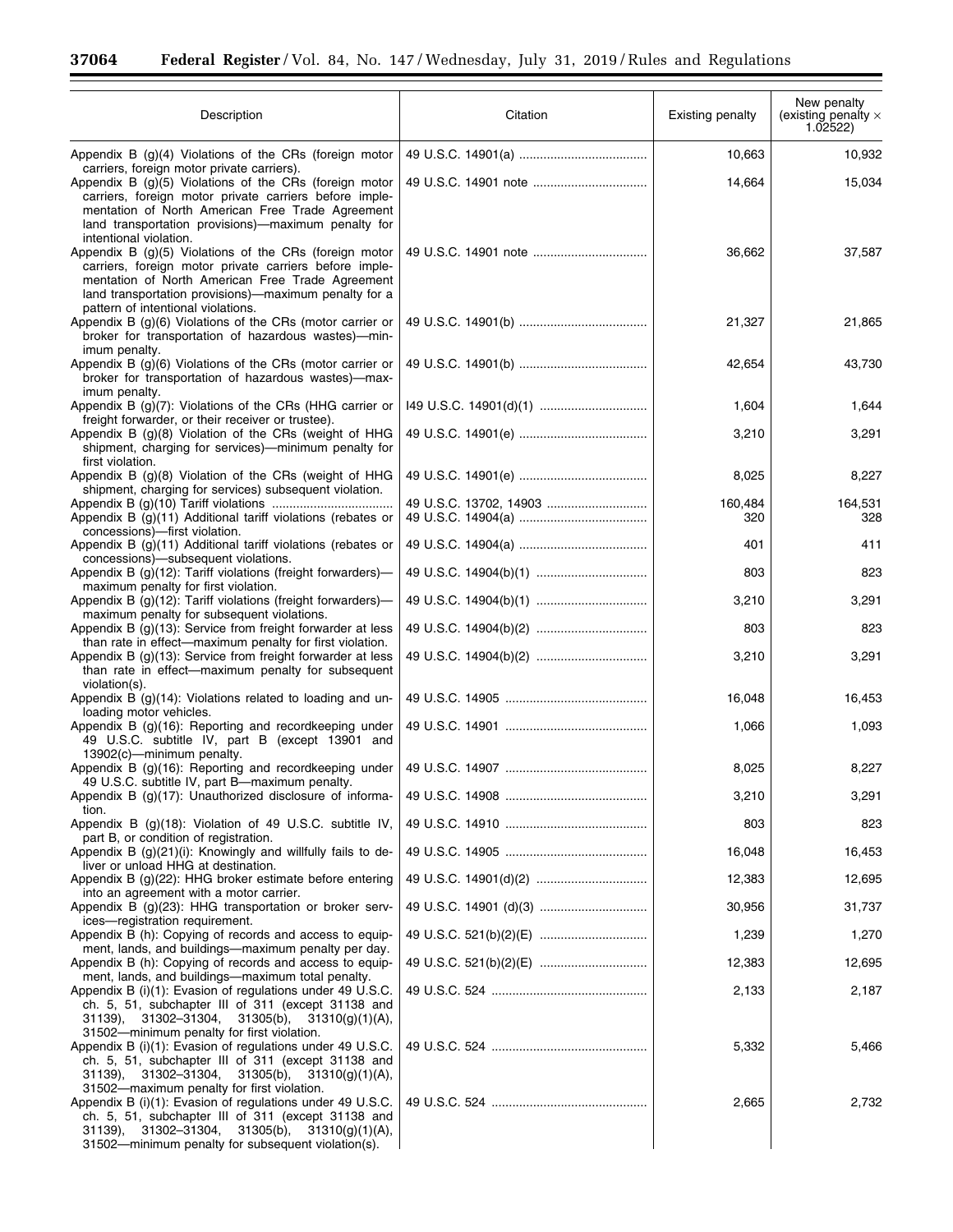| Description                                                                                                                                                                                                                        | Citation | Existing penalty | New penalty<br>(existing penalty $\times$<br>1.02522 |
|------------------------------------------------------------------------------------------------------------------------------------------------------------------------------------------------------------------------------------|----------|------------------|------------------------------------------------------|
| Appendix B (i)(1): Evasion of regulations under 49 U.S.C.<br>ch. 5, 51, subchapter III of 311 (except 31138 and<br>$31139$ , $31302-31304$ , $31305(b)$ , $31310(q)(1)(A)$ ,<br>31502-maximum penalty for subsequent violation(s). |          | 7.997            | 8,199                                                |
| Appendix B (i)(2): Evasion of regulations under 49 U.S.C.<br>subtitle IV, part B—minimum penalty for first violation.                                                                                                              |          | 2.133            | 2.187                                                |
| Appendix B (i)(2): Evasion of regulations under 49 U.S.C.<br>subtitle IV, part B—minimum penalty for subsequent<br>violation(s).                                                                                                   |          | 5.332            | 5.466                                                |

# *E. FRA 2019 Adjustments*

FRA's 2019 civil penalty adjustments are summarized in the chart below.

| Description                                                       | Citation | <b>Existing penalty</b> | New penalty<br>(existing penalty $\times$<br>1.02522) |
|-------------------------------------------------------------------|----------|-------------------------|-------------------------------------------------------|
|                                                                   |          | \$870                   | \$892                                                 |
|                                                                   |          | 28,474                  | 29.192                                                |
| Maximum penalty for an aggravated rail safety violation           |          | 113,894                 | 116.766                                               |
| Minimum penalty for hazardous materials training viola-<br>tions. |          | 481                     | 493                                                   |
| Maximum penalty for ordinary hazardous materials viola-<br>tions. |          | 79,976                  | 81,993                                                |
| Maximum penalty for aggravated hazardous materials<br>violations. |          | 186.610                 | 191,316                                               |

# *F. PHMSA 2019 Adjustments*

PHMSA's 2019 civil penalty adjustments are summarized in the chart below.

| Description                                                                                                                                                                                                                 | Citation | Existing penalty    | New penalty<br>(existing penalty $\times$<br>1.02522) |
|-----------------------------------------------------------------------------------------------------------------------------------------------------------------------------------------------------------------------------|----------|---------------------|-------------------------------------------------------|
| Maximum penalty for hazardous materials violation<br>Maximum penalty for hazardous materials violation that<br>results in death, serious illness, or severe injury to any<br>person or substantial destruction of property. |          | \$79,976<br>186.610 | \$81,993<br>191.316                                   |
| Minimum penalty for hazardous materials training viola-<br>tions.                                                                                                                                                           |          | 481                 | 493                                                   |
| Maximum penalty for each pipeline safety violation                                                                                                                                                                          |          | 213,268             | 218,647                                               |
| Maximum penalty for a related series of pipeline safety<br>violations.                                                                                                                                                      |          | 2,132,679           | 2,186,465                                             |
| Maximum penalty for liquefied natural gas pipeline safety<br>violation.                                                                                                                                                     |          | 77,910              | 79.875                                                |
| Maximum penalty for discrimination against employees<br>providing pipeline safety information.                                                                                                                              |          | 1,239               | 1.270                                                 |

# *G. MARAD 2019 Adjustments*

MARAD's 2019 civil penalty adjustments are summarized in the chart below.

| Description                                                                                                                                                                                                       | Citation | Existing penalty | New penalty<br>(existing penalty $\times$<br>1.02522 |
|-------------------------------------------------------------------------------------------------------------------------------------------------------------------------------------------------------------------|----------|------------------|------------------------------------------------------|
| Maximum civil penalty for a single violation of any provi- 46 U.S.C. 31309<br>sion under 46 U.S.C. Chapter 313 and all of Subtitle III<br>related MARAD regulations, except for violations of 46<br>U.S.C. 31329. |          | \$20.521         | \$21.038                                             |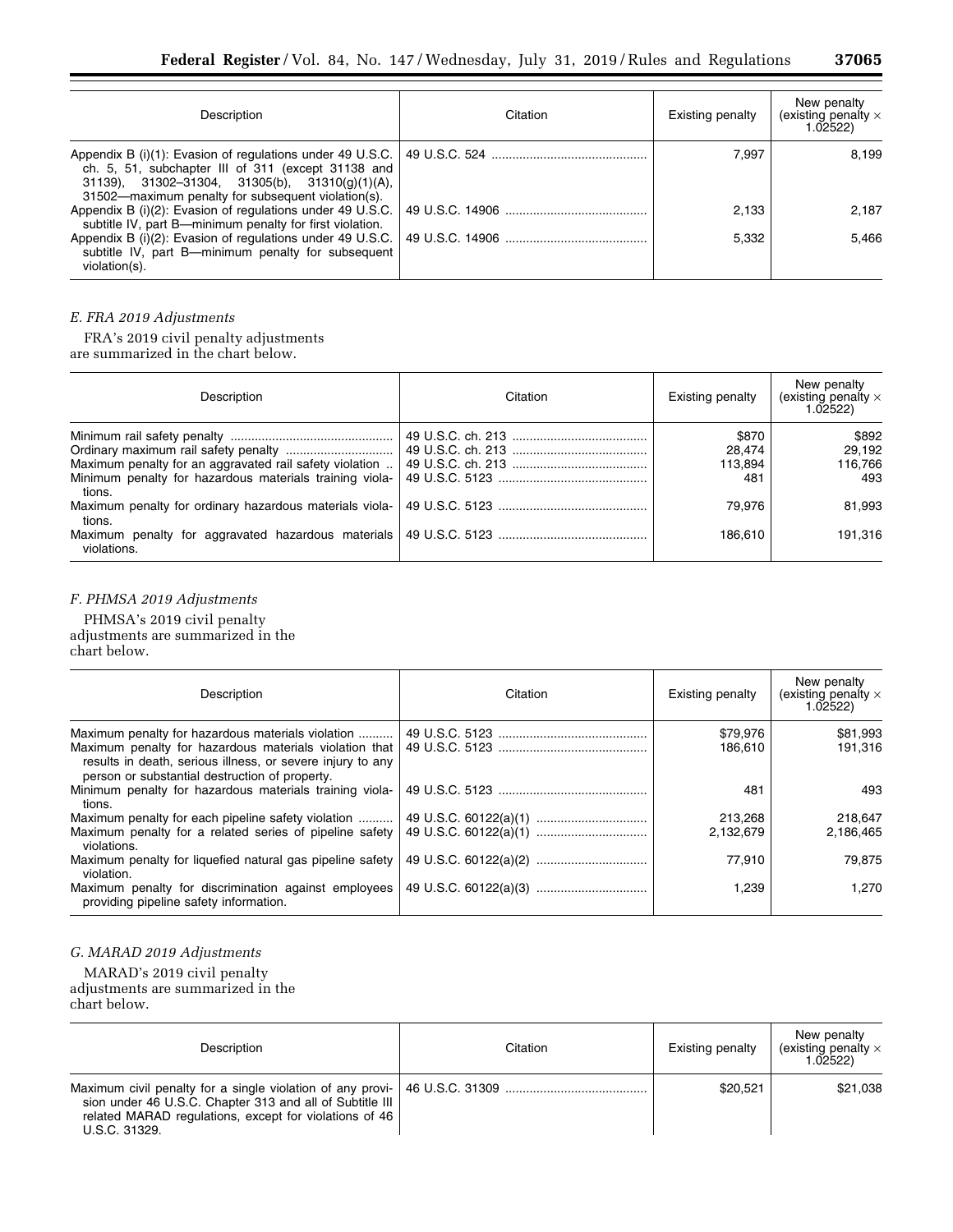| Description                                                                                                                                                                                                                                                 | Citation | Existing penalty | New penalty<br>(existing penalty $\times$<br>1.02522) |
|-------------------------------------------------------------------------------------------------------------------------------------------------------------------------------------------------------------------------------------------------------------|----------|------------------|-------------------------------------------------------|
| Maximum civil penalty for a single violation of 46 U.S.C.<br>31329 as it relates to the court sales of documented<br>vessels.                                                                                                                               |          | 51,302           | 52.596                                                |
| Maximum civil penalty for a single violation of 46 U.S.C.<br>56101 as it relates to approvals required to transfer a<br>vessel to a noncitizen.                                                                                                             |          | 19,639           | 21.134                                                |
| Maximum civil penalty for failure to file an AMVER report<br>Maximum civil penalty for violating procedures for the use<br>and allocation of shipping services, port facilities and<br>services for national security and national defense op-<br>erations. |          | 130<br>25,928    | 133<br>26.582                                         |
| Maximum civil penalty for violations in applying for or re-<br>newing a vessel's fishery endorsement.                                                                                                                                                       |          | 150.404          | 154.197                                               |

#### *H. SLSDC 2019 Adjustments*

SLSDC's 2019 civil penalty

adjustment is as follows:

| Description                               | Citation | Existing penalty | New penalty<br>(existing penalty $\times$<br>1.02522) |
|-------------------------------------------|----------|------------------|-------------------------------------------------------|
| Rules and Regulations at 33 CFR part 401. |          | \$91,901         | \$94,219                                              |

#### **Regulatory Analysis and Notices**

#### *A. Executive Order 12866 and DOT Regulatory Policies and Procedures*

This final rule has been evaluated in accordance with existing policies and procedures and is considered not significant under Executive Orders 12866 or DOT's Regulatory Policies and Procedures; therefore, the rule has not been reviewed by the Office of Management and Budget (OMB) under Executive Order 12866.

#### *B. Regulatory Flexibility Analysis*

The Department has determined the Regulatory Flexibility Act of 1980 (RFA) (5 U.S.C. 601, *et seq.*) does not apply to this rulemaking. The RFA applies, in pertinent part, only when ''an agency is required . . . to publish general notice of proposed rulemaking.'' 5 U.S.C. 604(a).4 The Small Business Administration's *A Guide for Government Agencies: How to Comply with the Regulatory Flexibility Act*  (2012), explains that:

If, under the APA or any rule of general applicability governing federal grants to state and local governments, the agency is required to publish a general notice of proposed rulemaking (NPRM), the RFA must be considered [citing  $5$  U.S.C.  $604(a)$ ]. . . . If

an NPRM is not required, the RFA does not apply.

As stated above, DOT has determined that good cause exists to publish this final rule without notice and comment procedures under the APA. Therefore, the RFA does not apply.

#### *C. Executive Order 13132 (Federalism)*

This final rule has been analyzed in accordance with the principles and criteria contained in Executive Order 13132 (''Federalism''). This regulation has no substantial direct effects on the States, the relationship between the national government and the States, or the distribution of power and responsibilities among the various levels of government. It does not contain any provision that imposes substantial direct compliance costs on State and local governments. It does not contain any new provision that preempts state law, because states are already preempted from regulating in this area under the Airline Deregulation Act, 49 U.S.C. 41713. Therefore, the consultation and funding requirements of Executive Order 13132 do not apply.

#### *D. Executive Order 13175*

This final rule has been analyzed in accordance with the principles and criteria contained in Executive Order 13175, Consultation and Coordination with Indian Tribal Governments. Because none of the measures in the rule have tribal implications or impose substantial direct compliance costs on

Indian tribal governments, the funding and consultation requirements of Executive Order 13175 do not apply.

#### *E. Paperwork Reduction Act*

Under the Paperwork Reduction Act, before an agency submits a proposed collection of information to OMB for approval, it must publish a document in the **Federal Register** providing notice of and a 60-day comment period on, and otherwise consult with members of the public and affected agencies concerning, each proposed collection of information. This final rule imposes no new information reporting or record keeping necessitating clearance by OMB.

#### *F. National Environmental Policy Act*

The Department has analyzed the environmental impacts of this final rule pursuant to the National Environmental Policy Act of 1969 (NEPA) (42 U.S.C. 4321, *et seq.*) and has determined that it is categorically excluded pursuant to DOT Order 5610.1C, Procedures for Considering Environmental Impacts (44 FR 56420, Oct. 1, 1979 as amended July 13, 1982 and July 30, 1985). Categorical exclusions are actions identified in an agency's NEPA implementing procedures that do not normally have a significant impact on the environment and therefore do not require either an environmental assessment (EA) or environmental impact statement (EIS). *See* 40 CFR 1508.4. In analyzing the applicability of a categorical exclusion, the agency must also consider whether

<sup>4</sup>Under 5 U.S.C. 603(a), the Regulatory Flexibility Act also applies when an agency ''publishes a notice of proposed rulemaking for an interpretative rule involving the internal revenue laws of the United States.'' However, this rule does not involve the internal revenue laws of the United States.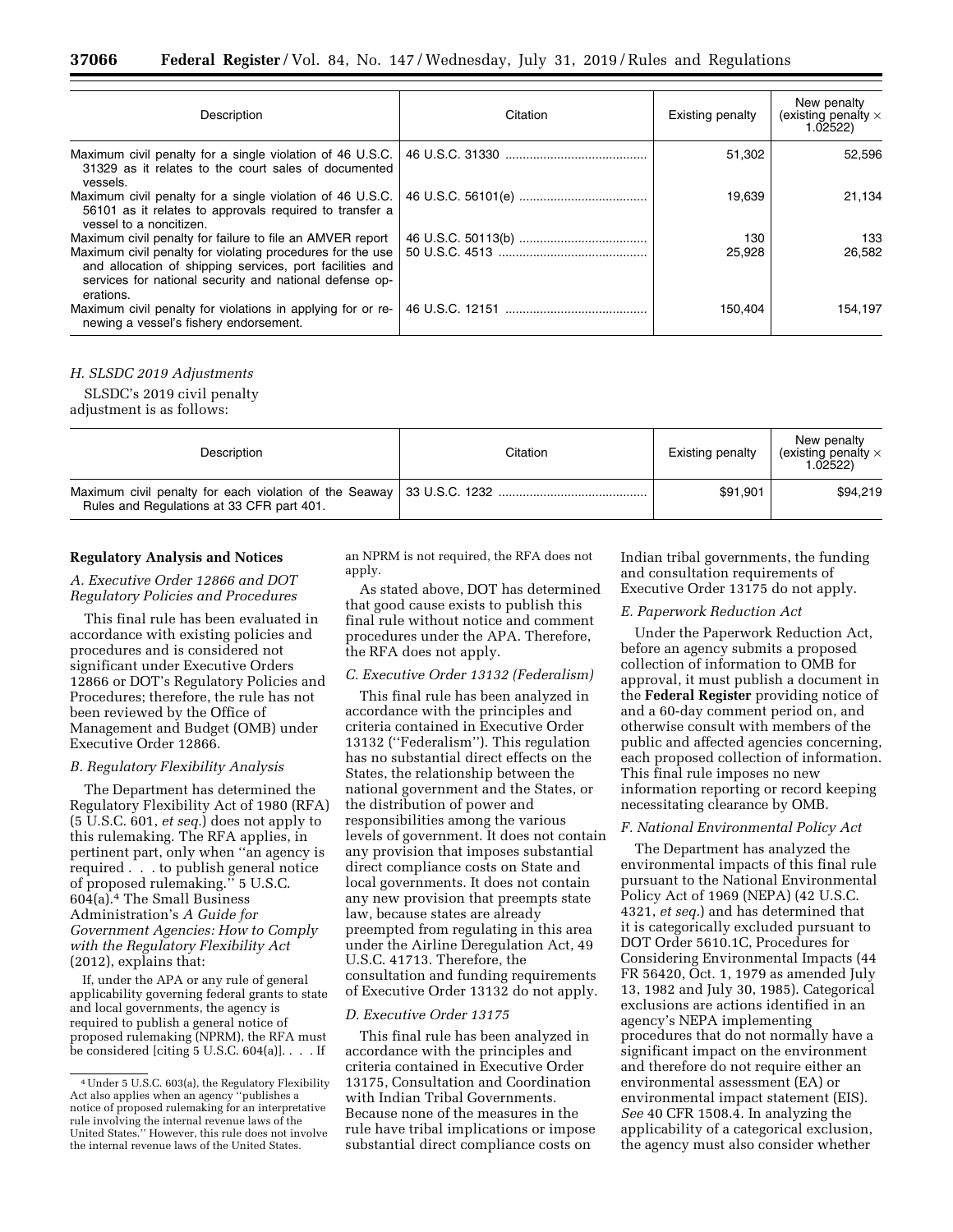extraordinary circumstances are present that would warrant the preparation of an EA or EIS. *Id.* Paragraph 4(c)(5) of DOT Order 5610.1C incorporates by reference the categorical exclusions for all DOT Operating Administrations. This action qualifies for a categorical exclusion in accordance with FAA Order 1050.1F, Environmental Impacts: Policies and Procedures, (80 FR 44208, July 24, 2015), paragraph 5–6.6.f, which covers regulations not expected to cause any potentially significant environmental impacts. The Department does not anticipate any environmental impacts, and there are no extraordinary circumstances present in connection with this final rule.

#### *G. Unfunded Mandates Reform Act*

The Department analyzed the final rule under the factors in the Unfunded Mandates Reform Act of 1995. The Department considered whether the rule includes a federal mandate that may result in the expenditure by State, local, and tribal governments, in the aggregate, or by the private sector, of \$100,000,000 or more (adjusted annually for inflation) in any one year. The Department has determined that this final rule will not result in such expenditures. Accordingly, this final rule is not subject to the Unfunded Mandates Reform Act.

#### *H. Executive Order 13771*

Executive Order 13771, ''Reducing Regulation and Controlling Regulatory Costs,'' does not apply to this action because it is nonsignificant; therefore, it is not subject to the ''2 for 1'' and budgeting requirements.

#### **List of Subjects**

#### *14 CFR Part 13*

Administrative practice and procedure, Air transportation, Hazardous materials transportation, Investigations, Law enforcement, Penalties.

### *14 CFR Part 383*

Administrative practice and procedure, Penalties.

### *14 CFR Part 406*

Administrative procedure and review, Commercial space transportation, Enforcement, Investigations, Penalties, Rules of adjudication.

### *33 CFR Part 401*

Hazardous materials transportation, Navigation (water), Penalties, Radio, Reporting and recordkeeping requirements, Vessels, Waterways.

#### *46 CFR Part 221*

Administrative practice and procedure, Maritime carriers, Mortgages, Penalties, Reporting and recordkeeping requirements, Trusts and trustees.

#### *46 CFR Part 307*

Marine safety, Maritime carriers, Penalties, Reporting and recordkeeping requirements.

### *46 CFR Part 340*

Harbors, Maritime carriers, National defense, Packaging and containers.

#### *46 CFR Part 356*

Citizenship and naturalization, Fishing vessels, Mortgages, Penalties, Reporting and recordkeeping requirements, Vessels.

#### *49 CFR Part 107*

Administrative practices and procedure, Hazardous materials transportation, Packaging and containers, Penalties, Reporting and recordkeeping requirements.

### *49 CFR Part 171*

Definitions, General information, Regulations

#### *49 CFR Part 190*

Administrative practice and procedure, Penalties, Pipeline safety.

#### *49 CFR Part 209*

Administrative practice and procedure, Hazardous materials transportation, Penalties, Railroad safety, Reporting and recordkeeping requirements.

#### *49 CFR Part 213*

Bridges, Penalties, Railroad safety, Reporting and recordkeeping requirements.

#### *49 CFR Part 214*

Bridges, Occupational safety and health, Penalties, Railroad safety, Reporting and recordkeeping requirements.

#### *49 CFR Part 215*

Freight, Penalties, Railroad safety, Reporting and recordkeeping requirements.

#### *49 CFR Part 216*

Penalties, Railroad safety, Reporting and recordkeeping requirements.

#### *49 CFR Part 217*

Penalties, Railroad safety, Reporting and recordkeeping requirements.

#### *49 CFR Part 218*

Occupational safety and health, Penalties, Railroad employees, Railroad safety, Reporting and recordkeeping requirements.

#### *49 CFR Part 219*

Alcohol abuse, Drug abuse, Drug testing, Penalties, Railroad safety, Reporting and recordkeeping requirements, Safety, Transportation.

### *49 CFR Part 220*

Penalties, Radio, Railroad safety, Reporting and recordkeeping requirements.

#### *49 CFR Part 221*

Penalties, Railroad safety, Reporting and recordkeeping requirements.

#### *49 CFR Part 222*

Administrative practice and procedure, Penalties, Railroad safety, Reporting and recordkeeping requirements.

#### *49 CFR Part 223*

Glazing standards, Penalties, Railroad safety, Reporting and recordkeeping requirements.

#### *49 CFR Part 224*

Penalties, Railroad safety, Reporting and recordkeeping requirements.

#### *49 CFR Part 225*

Investigations, Penalties, Railroad safety, Reporting and recordkeeping requirements.

#### *49 CFR Part 227*

Noise control, Occupational safety and health, Penalties, Railroad safety, Reporting and recordkeeping requirements.

#### *49 CFR Part 228*

Penalties, Railroad employees, Reporting and recordkeeping requirements.

#### *49 CFR Part 229*

Penalties, Railroad safety, Reporting and recordkeeping requirements.

#### *49 CFR Part 230*

Penalties, Railroad safety, Reporting and recordkeeping requirements.

### *49 CFR Part 231*

Penalties, Railroad safety.

#### *49 CFR Part 232*

Penalties, Railroad safety, Reporting and recordkeeping requirements.

#### *49 CFR Part 233*

Penalties, Railroad safety, Reporting and recordkeeping requirements.

#### *49 CFR Part 234*

Highway safety, Penalties, Railroad safety, Reporting and recordkeeping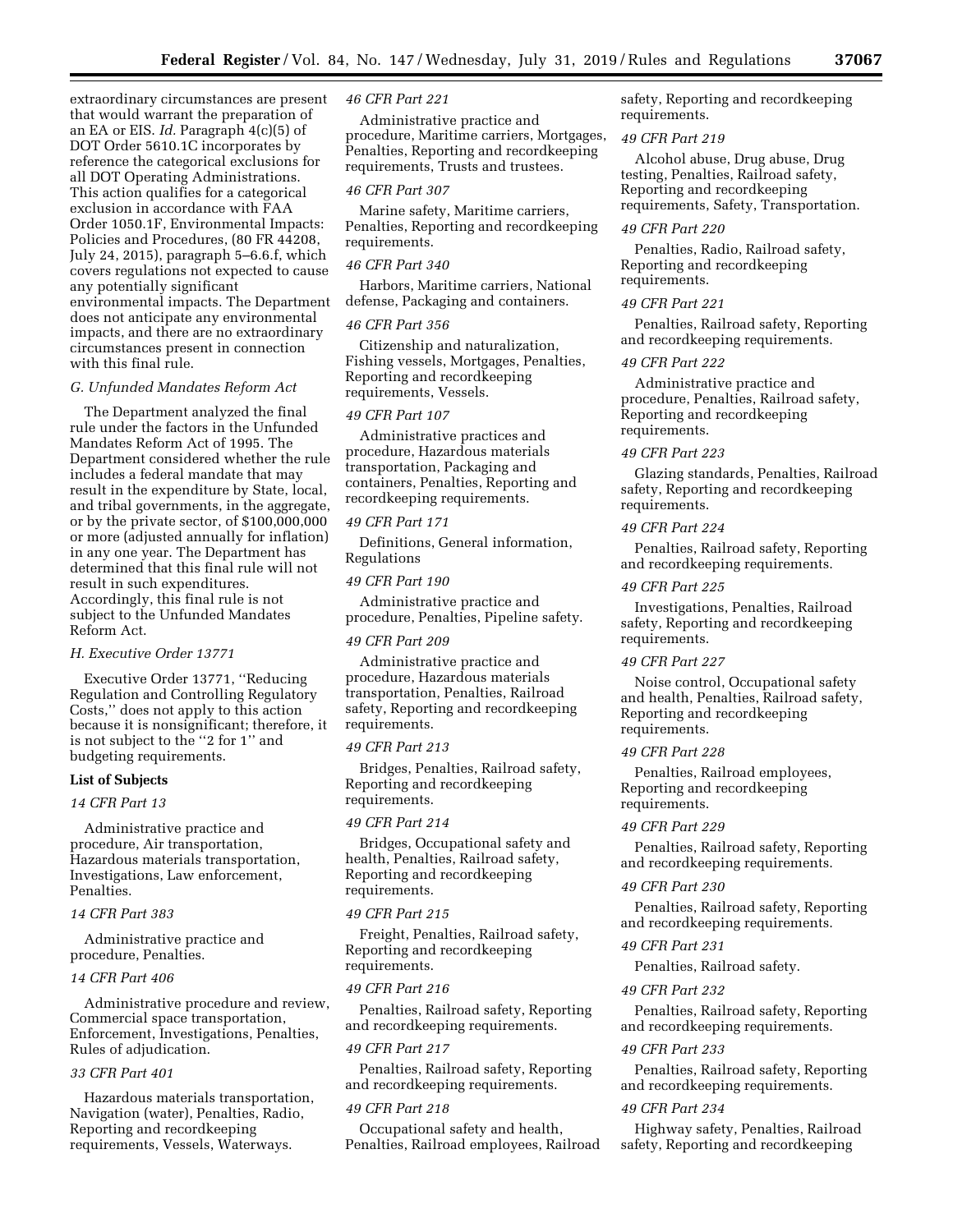requirements, State and local governments.

#### *49 CFR Part 235*

Administrative practice and procedure, Penalties, Railroad safety, Railroad signals, Reporting and recordkeeping requirements.

### *49 CFR Part 236*

Penalties, Positive Train Control, Railroad safety, Reporting and recordkeeping requirements.

#### *49 CFR Part 237*

Bridges, Penalties, Railroad safety, Reporting and recordkeeping requirements.

#### *49 CFR Part 238*

Incorporation by reference, Passenger Equipment, Fire prevention, Penalties, Railroad safety, Reporting and recordkeeping requirements.

### *49 CFR Part 239*

Penalties, Railroad safety, Reporting and recordkeeping requirements.

#### *49 CFR Part 240*

Administrative practice and procedure, Penalties, Railroad employees, Railroad safety, Reporting and recordkeeping requirements.

#### *49 CFR Part 241*

Communications, Penalties, Railroad safety, Reporting and recordkeeping requirements.

#### *49 CFR Part 242*

Administrative practice and procedure, Penalties, Railroad employees, Railroad safety, Reporting and recordkeeping requirements.

### *49 CFR Part 243*

Administrative practice and procedure, Penalties, Railroad employees, Railroad safety, Reporting and recordkeeping requirements.

#### *49 CFR Part 244*

Administrative practice and procedure, Penalties, Railroad safety, Reporting and recordkeeping requirements.

#### *49 CFR Part 270*

Penalties, Railroad safety, Reporting and recordkeeping requirements, System safety.

#### *49 CFR Part 272*

Penalties, Railroad employees, Railroad safety, Railroads, Safety, Transportation.

#### *49 CFR Part 386*

Administrative procedures, Commercial motor vehicle safety, Highways and roads, Motor carriers, Penalties.

### *49 CFR Part 578*

Imports, Motor vehicle safety, Motor vehicles, Rubber and Rubber Products, Tires, Penalties.

Accordingly, the Department of Transportation amends 14 CFR chapters II and III, 33 CFR part 401, 46 CFR chapter II, and 49 CFR chapters I, II, III, and V as follows:

#### **Title 14—Aeronautics and Space**

### **PART 13—INVESTIGATIVE AND ENFORCEMENT PROCEDURES**

■ 1. The authority citation for part 13 continues to read as follows:

**Authority:** 18 U.S.C. 6002, 28 U.S.C. 2461 (note); 49 U.S.C. 106(g), 5121–5124, 40113– 40114, 44103–44106, 44701–44703, 44709– 44710, 44713, 44725, 46101–46111, 46301, 46302 (for a violation of 49 U.S.C. 46504), 46304–46316, 46318, 46501–46502, 46504– 46507, 47106, 47107, 47111, 47122, 47306, 47531–47532; 49 CFR 1.83.

■ 2. Revise § 13.301 to read as follows:

### **§ 13.301 Inflation adjustments of civil monetary penalties.**

(a) This subpart provides the maximum civil monetary penalties or range of minimum and maximum civil monetary penalties for each statutory civil penalty subject to FAA jurisdiction, as adjusted for inflation.

(b) Each adjustment to a maximum civil monetary penalty or to minimum and maximum civil monetary penalties that establish a civil monetary penalty range applies to actions initiated under this part for violations occurring on or after July 31, 2019, notwithstanding references to specific civil penalty amounts elsewhere in this part.

(c) Minimum and maximum civil monetary penalties are as follows:

TABLE 1 TO § 13.301: MINIMUM AND MAXIMUM CIVIL MONETARY PENALTY AMOUNTS FOR CERTAIN VIOLATIONS

| United States Code citation | Civil monetary penalty description                                                                                                                           | 2018 minimum<br>penalty<br>amount | New minimum<br>penalty<br>amount for<br>violations<br>occurring on<br>or after<br>07/31/2019,<br>adjusted for<br>inflation | 2018 maximum<br>penalty amount | New maximum<br>penalty amount<br>for violations<br>occurring on or<br>after 07/31/2019,<br>adjusted for<br>inflation |
|-----------------------------|--------------------------------------------------------------------------------------------------------------------------------------------------------------|-----------------------------------|----------------------------------------------------------------------------------------------------------------------------|--------------------------------|----------------------------------------------------------------------------------------------------------------------|
| 49 U.S.C. 5123(a)(1)        | Violation of hazardous materials<br>transportation law.                                                                                                      | N/A                               | N/A                                                                                                                        | $$79.976$                      | \$81,993.                                                                                                            |
| 49 U.S.C. 5123(a)(2)        | Violation of hazardous materials<br>transportation law resulting in<br>death, serious illness, severe in-<br>jury, or substantial property de-<br>struction. | N/A                               | N/A                                                                                                                        | $$186,610$                     | \$191,316.                                                                                                           |
| 49 U.S.C. 5123(a)(3)        | Violation of hazardous materials<br>transportation law relating to<br>training.                                                                              | \$481                             | \$493                                                                                                                      |                                | \$81,993.                                                                                                            |
| 49 U.S.C. 46301(a)(1)       | Violation by a person other than<br>an individual or small business<br><b>U.S.C.</b><br>under 49<br>concern<br>$46301(a)(1)(A)$ or (B).                      | N/A                               | N/A                                                                                                                        |                                | \$34,174.                                                                                                            |
| 49 U.S.C. 46301(a)(1)       | Violation by an airman serving as<br>an airman under 49 U.S.C.<br>$46301(a)(1)(A)$ or $(B)$ (but not<br>covered by $46301(a)(5)(A)$ or<br>(B)).              | N/A                               | N/A                                                                                                                        | $$1,466$                       | \$1,501.                                                                                                             |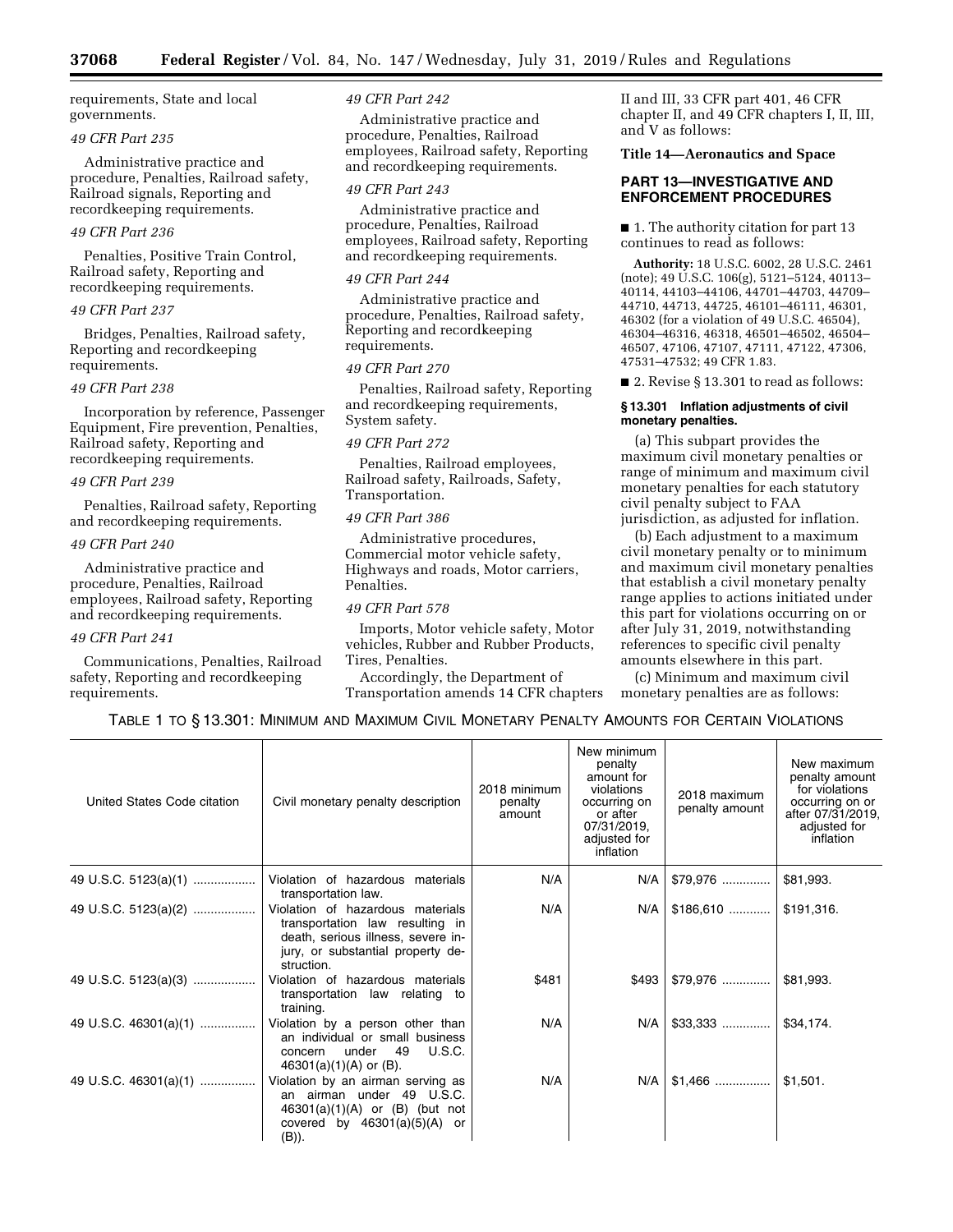### TABLE 1 TO § 13.301: MINIMUM AND MAXIMUM CIVIL MONETARY PENALTY AMOUNTS FOR CERTAIN VIOLATIONS— Continued

| United States Code citation   | Civil monetary penalty description                                                                                                                                                                   | 2018 minimum<br>penalty<br>amount | New minimum<br>penalty<br>amount for<br>violations<br>occurring on<br>or after<br>07/31/2019,<br>adjusted for<br>inflation | 2018 maximum<br>penalty amount                                                                                                                                                    | New maximum<br>penalty amount<br>for violations<br>occurring on or<br>after 07/31/2019,<br>adjusted for<br>inflation |
|-------------------------------|------------------------------------------------------------------------------------------------------------------------------------------------------------------------------------------------------|-----------------------------------|----------------------------------------------------------------------------------------------------------------------------|-----------------------------------------------------------------------------------------------------------------------------------------------------------------------------------|----------------------------------------------------------------------------------------------------------------------|
| 49 U.S.C. 46301(a)(1)         | Violation by an individual or small<br>business concern under 49<br>U.S.C. $46301(a)(1)(A)$ or (B) (but<br>not covered in 49 U.S.C.<br>$46301(a)(5)$ ).                                              | N/A                               | N/A                                                                                                                        | $$1,466$                                                                                                                                                                          | \$1,501.                                                                                                             |
| 49 U.S.C. 46301(a)(3)         | Violation of 49 U.S.C. 47107(b) (or<br>any assurance made under such<br>section) or 49 U.S.C. 47133.                                                                                                 | N/A                               | N/A                                                                                                                        | Increase above<br>otherwise ap-<br>plicable max-<br>imum amount<br>not to exceed<br>3 times the<br>amount of rev-<br>enues that are<br>used in viola-<br>tion of such<br>section. | No change.                                                                                                           |
| 49 U.S.C. 46301(a)(5)(A)      | Violation by an individual or small<br>business concern (except an air-<br>man serving as an airman)<br><b>U.S.C.</b><br>under<br>49<br>46301(a)(5)(A)(i) or (ii).                                   | N/A                               | N/A                                                                                                                        | $$13,333$                                                                                                                                                                         | \$13,669.                                                                                                            |
| 49 U.S.C. 46301(a)(5)(B)(i)   | Violation by an individual or small<br>business concern related to the<br>transportation of hazardous ma-<br>terials.                                                                                | N/A                               | N/A                                                                                                                        | $$13,333$                                                                                                                                                                         | \$13,669.                                                                                                            |
| 49 U.S.C. 46301(a)(5)(B)(ii)  | Violation by an individual or small<br>business concern related to the<br>registration or recordation under<br>49 U.S.C. chapter 441, of an air-<br>craft not used to provide air<br>transportation. | N/A                               | N/A                                                                                                                        | $$13,333$                                                                                                                                                                         | \$13,669.                                                                                                            |
| 49 U.S.C. 46301(a)(5)(B)(iii) | Violation by an individual or small<br>business concern of 49 U.S.C.<br>44718(d), relating to limitation on<br>construction or establishment of<br>landfills.                                        | N/A                               | N/A                                                                                                                        | $$13,333$                                                                                                                                                                         | \$13,669.                                                                                                            |
| 49 U.S.C. 46301(a)(5)(B)(iv)  | Violation by an individual or small<br>business concern of 49 U.S.C.<br>44725, relating to the safe dis-<br>posal of life-limited aircraft parts.                                                    | N/A                               | N/A                                                                                                                        | $$13,333$                                                                                                                                                                         | \$13,669.                                                                                                            |
| 49 U.S.C. 46301(b)            | Tampering with a smoke alarm de-<br>vice.                                                                                                                                                            | N/A                               | N/A                                                                                                                        | $$4,280$                                                                                                                                                                          | \$4,388.                                                                                                             |
|                               | Knowingly providing false informa-<br>tion about alleged violation in-<br>volving the special aircraft juris-<br>diction of the United States.                                                       | N/A                               | N/A                                                                                                                        | $$23,246$                                                                                                                                                                         | \$23,832.                                                                                                            |
|                               | Interference with cabin or flight<br>crew.                                                                                                                                                           | N/A                               | N/A                                                                                                                        | $$35,440$                                                                                                                                                                         | \$35,883.                                                                                                            |
|                               | Permanent closure of an airport<br>without providing sufficient no-<br>tice.                                                                                                                         | N/A                               | N/A                                                                                                                        | $$13,333$                                                                                                                                                                         | \$13,669.                                                                                                            |
| 49 U.S.C. 46320               | Operating an unmanned aircraft<br>and in so doing knowingly or<br>recklessly interfering with a wild-<br>fire suppression, law enforce-<br>ment, or emergency response<br>effort.                    | N/A                               | N/A                                                                                                                        | $$20,408$                                                                                                                                                                         | \$20,923.                                                                                                            |
|                               | Violation of 49 U.S.C. 47528-<br>47530, relating to the prohibition<br>of operating certain aircraft not<br>complying with stage 3 noise<br>levels.                                                  | N/A                               | N/A                                                                                                                        | See 49 U.S.C.<br>46301(a)(1)<br>and $(a)(5)$ ,<br>above.                                                                                                                          | See 49 U.S.C.<br>46301(a)(1)<br>and $(a)(5)$ ,<br>above.                                                             |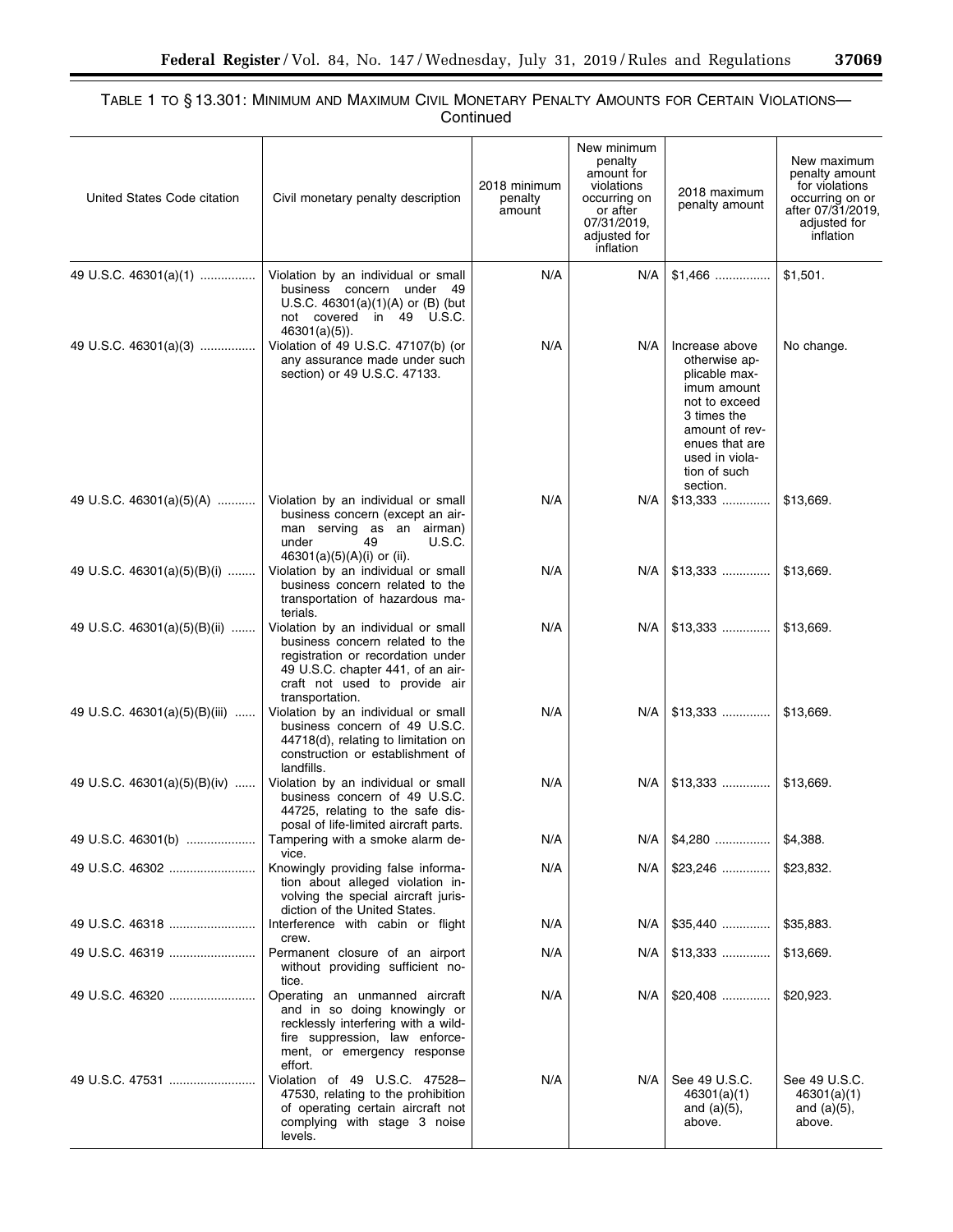■ 3. Part 383 is revised to read as follows:

#### **PART 383—CIVIL PENALTIES**

Sec.

383.1 Purpose and periodic adjustment. 383.2 Amount of penalty.

**Authority:** Sec. 701, Pub. L. 114–74, 129 Stat. 584; Sec. 503, Pub. L. 108–176, 117 Stat. 2490; Pub. L. 101–410, 104 Stat. 890; Sec. 31001, Pub. L. 104–134.

### **§ 383.1 Purpose and periodic adjustment.**

(a) *Purpose.* This part adjusts the civil penalty liability amounts prescribed in 49 U.S.C. 46301(a) for inflation in accordance with the Act cited in paragraph (b) of this section.

(b) *Periodic adjustment.* DOT will periodically adjust the maximum civil penalties set forth in 49 U.S.C. 46301 and this part as required by the Federal Civil Penalties Inflation Adjustment Act of 1990 as amended by the Federal Civil Penalties Inflation Adjustment Act Improvements Act of 2015.

### **§ 383.2 Amount of penalty.**

Civil penalties payable to the U.S. Government for violations of Title 49, Chapters 401 through 421, pursuant to 49 U.S.C. 46301(a), are as follows:

(a) A general civil penalty of not more than \$34,174 (or \$1.503 for individuals or small businesses) applies to violations of statutory provisions and rules or orders issued under those provisions, other than those listed in paragraph (b) of this section, (*see* 49 U.S.C. 46301(a)(1));

(b) With respect to small businesses and individuals, notwithstanding the general \$1,466 civil penalty, the following civil penalty limits apply:

(1) A maximum civil penalty of \$13,669 applies for violations of most provisions of Chapter 401, including the anti-discrimination provisions of sections 40127 (general provision), and 41705 (discrimination against the disabled) and rules and orders issued pursuant to those provisions (*see* 49 U.S.C.  $46301(a)(5)(A)$ ;

(2) A maximum civil penalty of \$6,834 applies for violations of section 41719 and rules and orders issued pursuant to that provision (*see* 49 U.S.C.  $46301(a)(5)(C)$ ; and

(3) A maximum civil penalty of \$3,418 applies for violations of section 41712 or consumer protection rules or orders (*see* 49 U.S.C. 46301(a)(5)(D)).

#### **PART 406—INVESTIGATIONS, ENFORCEMENT, AND ADMINISTRATIVE REVIEW**

■ 4. The authority citation for part 406 continues to read as follows:

**Authority:** 51 U.S.C. 50901–50923.

 $\blacksquare$  5. Amend § 406.9 by revising paragraph (a) to read as follows:

#### **§ 406.9 Civil penalties.**

(a) *Civil penalty liability.* Under 51 U.S.C. 50917(c), a person found by the FAA to have violated a requirement of the Act, a regulation issued under the Act, or any term or condition of a license or permit issued or transferred under the Act, is liable to the United States for a civil penalty of not more than \$240,155 for each violation. A separate violation occurs for each day the violation continues.

\* \* \* \* \*

**Title 33—Navigation and Navigable Waters** 

### **PART 401—SEAWAY REGULATIONS AND RULES**

#### **Subpart A—Regulations**

■ 6. The authority citation for subpart A of part 401 is revised to read as follows:

**Authority:** 33 U.S.C. 981–990, 1231 and 1232, 49 CFR 1.52, unless otherwise noted.

 $\blacksquare$  7. Amend § 401.102 by revising paragraph (a) to read as follows:

#### **§ 401.101 Criminal penalty.**

(a) A person, as described in § 401.101(b) who violates a regulation is liable to a civil penalty of not more than \$94,219.

\* \* \* \* \*

### **Title 46—Shipping**

### **PART 221—REGULATED TRANSACTIONS INVOLVING DOCUMENTED VESSELS AND OTHER MARITIME INTERESTS**

■ 8. The authority citation for part 221 continues to read as follows:

**Authority:** 46 U.S.C. chs. 301, 313, and 561; Pub. L. 114–74; 49 CFR 1.93.

■ 9. Section 221.61 is revised to read as follows:

#### **§ 221.61 Compliance.**

(a) This subpart describes procedures for the administration of civil penalties that the Maritime Administration may assess under 46 U.S.C. 31309, 31330, and 56101, pursuant to 49 U.S.C. 336.

(b) Pursuant to 46 U.S.C. 31309, a general penalty of not more than \$21,038 may be assessed for each violation of chapter 313 or 46 U.S.C. subtitle III administered by the Maritime Administration, and the regulations in this part that are promulgated thereunder, except that a person violating 46 U.S.C. 31329 and the

regulations promulgated thereunder is liable for a civil penalty of not more than \$52,596 for each violation. A person that charters, sells, transfers or mortgages a vessel, or an interest therein, in violation of 46 U.S.C. 56101(e) is liable for a civil penalty of not more than \$21,134 for each violation.

### **PART 307—ESTABLISHMENT OF MANDATORY POSITION REPORTING SYSTEM FOR VESSELS**

■ 10. The authority citation for part 307 continues to read as follows:

**Authority:** Pub. L. 109–304; 46 U.S.C. 50113; Pub. L. 114–74; 49 CFR 1.93.

■ 11. Section 307.19 is revised to read as follows:

#### **§ 307.19 Penalties.**

The owner or operator of a vessel in the waterborne foreign commerce of the United States is subject to a penalty of \$133.00 for each day of failure to file an AMVER report required by this part. Such penalty shall constitute a lien upon the vessel, and such vessel may be libeled in the district court of the United States in which the vessel may be found.

### **PART 340—PRIORITY USE AND ALLOCATION OF SHIPPING SERVICES, CONTAINERS AND CHASSIS, AND PORT FACILITIES AND SERVICES FOR NATIONAL SECURITY AND NATIONAL DEFENSE RELATED OPERATIONS**

■ 12. The authority citation for part 340 continues to read as follows:

**Authority:** 50 U.S.C. 4501 *et seq.* (''The Defense Production Act''); Executive Order 13603 (77 FR 16651); Executive Order 12656 (53 FR 47491); Pub. L. 114–74; 49 CFR 1.45; 49 CFR 1.93(l).

■ 13. Section 340.9 is revised to read as follows:

#### **§ 340.9 Compliance.**

Pursuant 50 U.S.C. 4513 any person who willfully performs any act prohibited, or willfully fails to perform any act required, by the provisions of this regulation shall, upon conviction, be fined not more than \$26,582 or imprisoned for not more than one year, or both.

### **PART 356—REQUIREMENTS FOR VESSELS OF 100 FEET OR GREATER IN REGISTERED LENGTH TO OBTAIN A FISHERY ENDORSEMENT TO THE VESSEL'S DOCUMENTATION**

■ 14. The authority citation for part 356 continues to read as follows: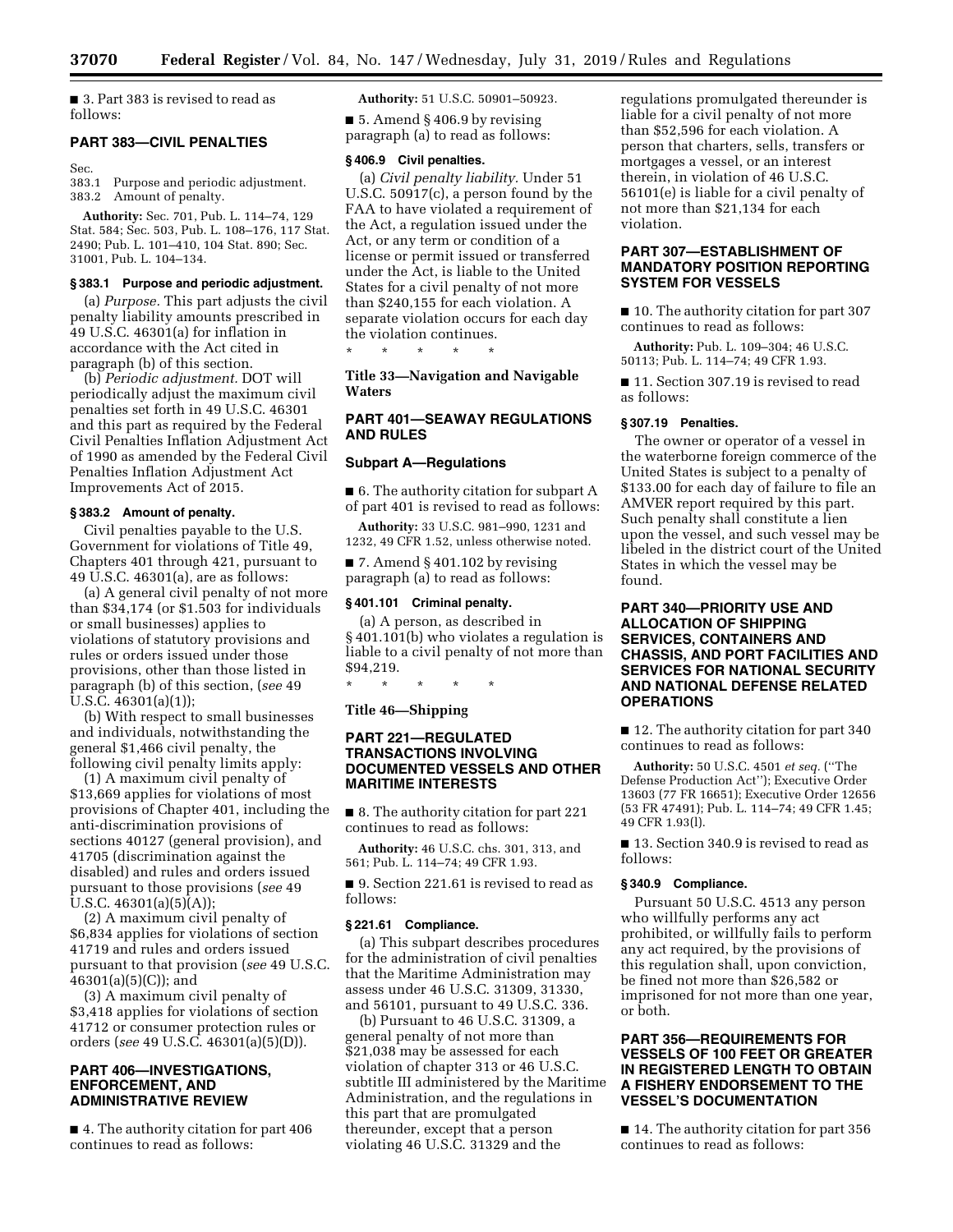**Authority:** 46 U.S.C. 12102; 46 U.S.C. 12151; 46 U.S.C. 31322; Pub. L. 105–277, division C, title II, subtitle I, section 203 (46 U.S.C. 12102 note), section 210(e), and section 213(g), 112 Stat. 2681; Pub. L. 107– 20, section 2202, 115 Stat. 168–170; Pub. L. 114–74; 49 CFR 1.93.

 $\blacksquare$  15. Amend § 356.49 by revising paragraph (b) to read as follows:

#### **§ 356.49 Penalties.**

\* \* \* \* \* (b) A fine of up to \$154,197may be assessed against the vessel owner for each day in which such vessel has engaged in fishing (as such term is defined in section 3 of the Magnuson-Stevens Fishery Conservation and Management Act (16 U.S.C. 1802) within the exclusive economic zone of the United States; and

\* \* \* \* \*

#### **Title 49—Transportation**

### **PART 107—HAZARDOUS MATERIALS PROGRAM PROCEDURES**

■ 16. The authority citation for part 107 continues to read as follows:

**Authority:** 49 U.S.C. 5101–5128, 44701; Pub. L. 101–410 section 4; Pub. L. 104–121, sections 212–213; Pub. L. 104–134, section 31001; Pub. L. 114–74 section 4 (28 U.S.C. 2461 note); 49 CFR 1.81 and 1.97; 33 U.S.C. 1321(b).

■ 17. Section 107.329 is revised to read as follows:

#### **§ 107.329 Maximum penalties.**

(a) A person who knowingly violates a requirement of the Federal hazardous material transportation law, an order issued thereunder, this subchapter, subchapter C of the chapter, or a special permit or approval issued under this subchapter applicable to the transportation of hazardous materials or the causing of them to be transported or shipped is liable for a civil penalty of not more than \$81,993 for each violation, except the maximum civil penalty is \$191,316 if the violation results in death, serious illness, or severe injury to any person or substantial destruction of property. There is no minimum civil penalty, except for a minimum civil penalty of \$493 for violations relating to training. When the violation is a continuing one, each day of the violation constitutes a separate offense.

(b) A person who knowingly violates a requirement of the Federal hazardous material transportation law, an order issued thereunder, this subchapter, subchapter C of the chapter, or a special permit or approval issued under this subchapter applicable to the design, manufacture, fabrication, inspection,

marking, maintenance, reconditioning, repair or testing of a package, container, or packaging component which is represented, marked, certified, or sold by that person as qualified for use in the transportation of hazardous materials in commerce is liable for a civil penalty of not more than \$81,993 for each violation, except the maximum civil penalty is \$191,316 if the violation results in death, serious illness, or severe injury to any person or substantial destruction of property. There is no minimum civil penalty, except for a minimum civil penalty of \$493 for violations relating to training.

■ 18. In appendix A to subpart D of part 107, section II, following the table, under ''B. Penalty Increases for Multiple Counts'', the first sentence of the second paragraph is revised to read as follows:

### **Appendix A to Subpart D of Part 107— Guidelines for Civil Penalties**

- \* \* \* \* \*
	- II. \* \* \*
- $B. * * * *$

Under the Federal hazmat law, 49 U.S.C. 5123(a), each violation of the HMR and each day of a continuing violation (except for violations relating to packaging manufacture or qualification) is subject to a civil penalty of up to \$81,993 or \$191,316 for a violation occurring on or after July 31, 2019. \* \* \* \* \* \* \* \*

### **PART 171—GENERAL INFORMATION, REGULATIONS, AND DEFINITIONS**

■ 19. The authority citation for part 171 continues to read as follows:

**Authority:** 49 U.S.C. 5101–5128, 44701; Pub. L. 101–410 section 4; Pub. L. 104–134, section 31001; Pub. L. 114–74 section 4 (28 U.S.C. 2461 note); 49 CFR 1.81 and 1.97.

■ 20. Amend § 171.1 by revising paragraph (g) to read as follows:

#### **§ 171.1 Applicability of Hazardous Materials Regulations (HMR) to persons and functions.**

\* \* \* \* \* (g) *Penalties for noncompliance.* Each person who knowingly violates a requirement of the Federal hazardous material transportation law, an order issued under Federal hazardous material transportation law, subchapter A of this chapter, or a special permit or approval issued under subchapter A or C of this chapter is liable for a civil penalty of not more than \$81,993 for each violation, except the maximum civil penalty is \$191,316 if the violation results in death, serious illness, or severe injury to any person or substantial destruction of property. There is no minimum civil penalty, except for a minimum civil penalty of \$493 for a violation relating to training.

### **PART 190—PIPELINE SAFETY ENFORCEMENT AND REGULATORY PROCEDURES**

■ 21a. The authority citation for part 190 is revised to read as follows:

**Authority:** 33 U.S.C. 1321(b); 49 U.S.C. 60101 *et seq.* 

■ 21b. Amend § 190.223 by revising paragraphs (a) through (d) to read as follows:

#### **§ 190.223 Maximum penalties.**

(a) Any person found to have violated a provision of 49 U.S.C. 60101, *et seq.,*  or any regulation or order issued thereunder, is subject to an administrative civil penalty not to exceed \$218,647 for each violation for each day the violation continues, with a maximum administrative civil penalty not to exceed \$2,186,465 for any related series of violations.

(b) Any person found to have violated a provision of 33 U.S.C. 1321(j), or any regulation or order issued thereunder, is subject to an administrative civil penalty under 33 U.S.C. 1321(b)(6), as adjusted by 40 CFR 19.4.

(c) Any person found to have violated any standard or order under 49 U.S.C. 60103 is subject to an administrative civil penalty not to exceed \$79,875, which may be in addition to other penalties to which such person may be subject under paragraph (a) of this section.

(d) Any person who is determined to have violated any standard or order under 49 U.S.C. 60129 is subject to an administrative civil penalty not to exceed \$1,270, which may be in addition to other penalties to which such person may be subject under paragraph (a) of this section.

\* \* \* \* \*

### **PART 209—RAILROAD SAFETY ENFORCEMENT PROCEDURES**

■ 22. The authority citation for part 209 continues to read as follows:

**Authority:** 49 U.S.C. 5123, 5124, 20103, 20107, 20111, 20112, 20114; 28 U.S.C. 2461, note; and 49 CFR 1.89.

■ 23. Amend § 209.103 by revising paragraphs (a) and (c) to read as follows:

#### **§ 209.103 Minimum and maximum penalties.**

(a) A person who knowingly violates a requirement of the Federal hazardous materials transportation laws, an order issued thereunder, subchapter A or C of chapter I, subtitle B, of this title, or a special permit or approval issued under subchapter A or C of chapter I, subtitle B, of this title is liable for a civil penalty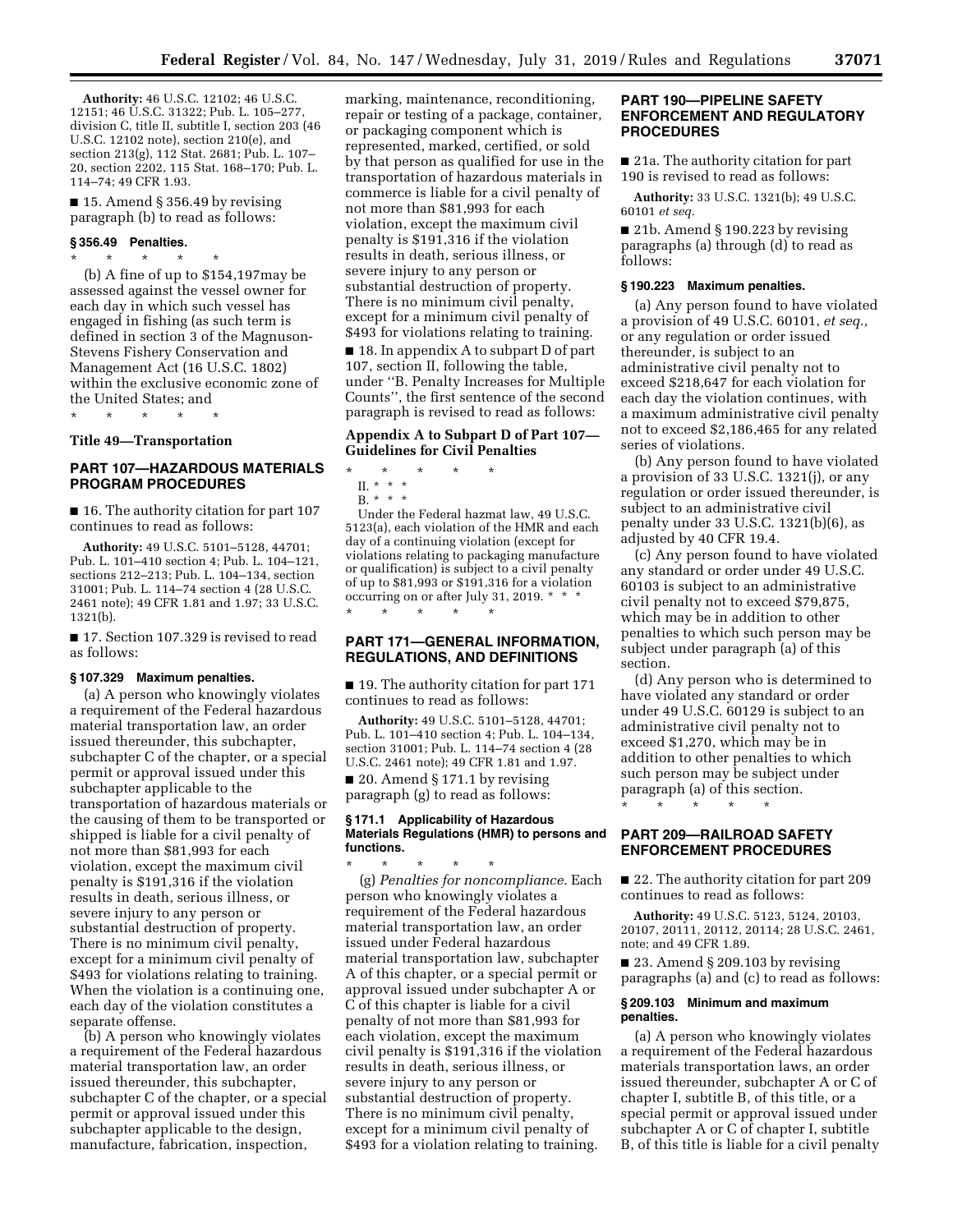of not more than \$81,993 for each violation, except that—

(1) The maximum civil penalty for a violation is \$191,316 if the violation results in death, serious illness, or severe injury to any person, or substantial destruction of property and

(2) A minimum \$493 civil penalty applies to a violation related to training. \* \* \* \* \*

(c) The maximum and minimum civil penalties described in paragraph (a) of this section apply to violations occurring on or after July 31, 2019.

■ 24. Amend § 209.105 by revising the last sentence of paragraph (c) to read as follows:

### **§ 209.105 Notice of probable violation.**

\* \* \* \* \* (c) \* \* \* In an amended notice, FRA may change the civil penalty amount proposed to be assessed up to and including the maximum penalty amount of \$81,993 for each violation, except that if the violation results in death, serious illness or severe injury to any person, or substantial destruction of property, FRA may change the penalty amount proposed to be assessed up to and including the maximum penalty amount of \$191,316.

### **§ 209.409 [Amended]**

■ 25. Amend § 209.409 as follows: ■ a. Remove the dollar amount "\$870"

and add in its place ''\$892''; ■ b. Remove the dollar amount ''\$28,474'' and add in its place

''\$29,192''; and

■ c. Remove the dollar amount ''\$113,894'' and add in its place ''\$116,766''.

■ 26. In appendix A to part 209, amend the section ''Penalty Schedules;

Assessment of Maximum Penalties'' by: ■ a. Adding a sentence to the end of the sixth paragraph;

■ b. Revising the fourth sentence of the seventh paragraph; and

■ c. Revising the first sentence of the tenth paragraph.

The addition and revisions read as follows:

### **Appendix A to Part 209—Statement of Agency Policy Concerning Enforcement of the Federal Railroad Safety Laws**

\* \* \* \* \* Penalty Schedules; Assessment of Maximum Penalties

\* \* \* \* \* \* \* \* Effective July 31, 2019, the minimum civil monetary penalty was raised from \$870 to \$892, the ordinary maximum civil monetary penalty was raised from \$28,474 to \$29,192, and the aggravated maximum civil monetary penalty was raised from \$113,894 to \$116,766.

\* \* \* For each regulation or order, the schedule shows two amounts within the \$892 to \$29,192 range in separate columns, the first for ordinary violations, the second for willful violations (whether committed by railroads or individuals). \* \* \*

\* \* \* \* \*

Accordingly, under each of the schedules (ordinarily in a footnote), and regardless of the fact that a lesser amount might be shown in both columns of the schedule, FRA reserves the right to assess the statutory maximum penalty of up to \$116,766 per violation where a pattern of repeated violations or a grossly negligent violation has created an imminent hazard of death or injury or has caused death or injury. \* \* \* \* \* \* \* \*

■ 27. Amend appendix B to part 209 in the introductory text by revising the second sentence of the first paragraph, the last sentence of the second paragraph, and the fifth sentence of the third paragraph to read as follows:

### **Appendix B to Part 209—Federal Railroad Administration Guidelines for Initial Hazardous Materials Assessments**

\* \* \* The guideline penalty amounts reflect the best judgment of the FRA Office of Railroad Safety (RRS) and of the Safety Law Division of the Office of Chief Counsel (RCC) on the relative severity of the various violations routinely encountered by FRA inspectors on a scale of amounts up to the maximum \$81,993 penalty, except the maximum civil penalty is \$191,316 if the violation results in death, serious illness or severe injury to any person, or substantial destruction of property, and a minimum \$493 penalty applies to a violation related to training. \* \* \*

\* \* \* When a violation of the Federal hazardous material transportation law, an order issued thereunder, the Hazardous Materials Regulations or a special permit, approval, or order issued under those regulations results in death, serious illness or severe injury to any person, or substantial destruction of property, a maximum penalty of at least \$81,993 and up to and including \$191,316 shall always be assessed initially.

\* \* \* In fact, FRA reserves the express authority to amend the NOPV to seek a penalty of up to \$81,993 for each violation, and up to \$191,316 for any violation resulting in death, serious illness or severe injury to any person, or substantial destruction of property, at any time prior to issuance of an order. \* \* \*

### **PART 213—TRACK SAFETY STANDARDS**

■ 28. The authority citation for part 213 continues to read as follows:

**Authority:** 49 U.S.C. 20102–20114 and 20142; Sec. 403, Div. A, Public Law 110–432, 122 Stat. 4885; 28 U.S.C. 2461, note; and 49 CFR 1.89.

#### **§ 213.15 [Amended]**

■ 29. In § 213.15, amend paragraph (a) as follows:

■ a. Remove the dollar amount "\$870" and add in its place ''\$892'';

- b. Remove the dollar amount ''\$28,474'' and add in its place
- ''\$29,192''; and
- c. Remove the dollar amount

''\$113,894'' and add in its place ''\$116,766''.

### **PART 214—RAILROAD WORKPLACE SAFETY**

■ 30. The authority citation for part 214 continues to read as follows:

**Authority:** 49 U.S.C. 20103, 20107, 21301, 31304, 28 U.S.C. 2461, note; and 49 CFR 1.89.

#### **§ 214.5 [Amended]**

- $\blacksquare$  31. Amend § 214.5 as follows:
- a. Remove the dollar amount "\$870"
- and add in its place ''\$892'';
- b. Remove the dollar amount

''\$28,474'' and add in its place ''\$29,192''; and

■ c. Remove the dollar amount ''\$113,894'' and add in its place ''\$116,766''.

### **PART 215—RAILROAD FREIGHT CAR SAFETY STANDARDS**

■ 32. The authority citation for part 215 continues to read as follows:

**Authority:** 49 U.S.C. 20103, 20107; 28 U.S.C. 241, note; and 49 CFR 1.89.

#### **§ 215.7 [Amended]**

 $\blacksquare$  33. Amend § 215.7 as follows:

■ a. Remove the dollar amount "\$870"

and add in its place ''\$892'';

■ b. Remove the dollar amount ''\$28,474'' and add in its place ''\$29,192''; and

■ c. Remove the dollar amount ''\$113,894'' and add in its place ''\$116,766''.

### **PART 216—SPECIAL NOTICE AND EMERGENCY ORDER PROCEDURES: RAILROAD TRACK, LOCOMOTIVE AND EQUIPMENT**

■ 34. The authority citation for part 216 continues to read as follows:

**Authority:** 49 U.S.C. 20102–20104, 20107, 20111, 20133, 20701–20702, 21301–21302, 21304; 28 U.S.C. 2461, note; and 49 CFR 1.89.

### **§ 216.7 [Amended]**

- 35. Amend § 216.7 as follows:
- a. Remove the dollar amount "\$870"
- and add in its place ''\$892'';
- b. Remove the dollar amount
- ''\$28,474'' and add in its place
- ''\$29,192''; and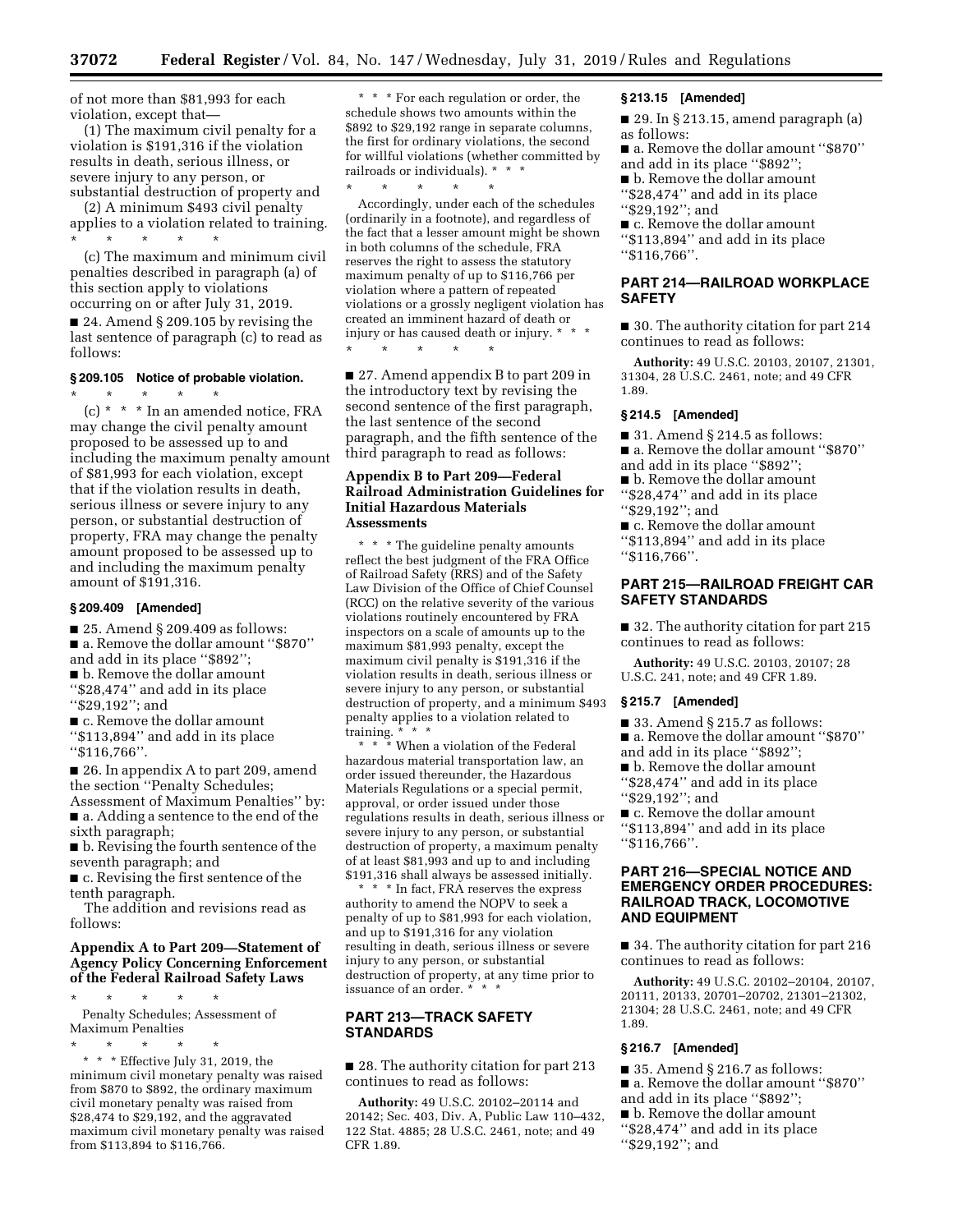■ c. Remove the dollar amount ''\$113,894'' and add in its place ''\$116,766''.

### **PART 217—RAILROAD OPERATING RULES**

■ 36. The authority citation for part 217 continues to read as follows:

**Authority:** 49 U.S.C. 20103, 20107; 28 U.S.C. 2461, note; and 49 CFR 1.89.

#### **§ 217.5 [Amended]**

 $\blacksquare$  37. Amend § 217.5 as follows: ■ a. Remove the dollar amount "\$870" and add in its place ''\$892''; ■ b. Remove the dollar amount ''\$28,474'' and add in its place ''\$29,192''; and ■ c. Remove the dollar amount

''\$113,894'' and add in its place ''\$116,766''.

### **PART 218—RAILROAD OPERATING PRACTICES**

■ 38. The authority citation for part 218 continues to read as follows:

**Authority:** 49 U.S.C. 20103, 20107; 28 U.S.C. 2461, note; and 49 CFR 1.89.

#### **§ 218.9 [Amended]**

 $\blacksquare$  39. Amend § 218.9 as follows: ■ a. Remove the dollar amount ''\$870'' and add in its place ''\$892''; ■ b. Remove the dollar amount ''\$28,474'' and add in its place ''\$29,192''; and ■ c. Remove the dollar amount

''\$113,894'' and add in its place ''\$116,766''.

### **PART 219—CONTROL OF ALCOHOL AND DRUG USE**

■ 40. The authority citation for part 219 continues to read as follows:

**Authority:** 49 U.S.C. 20103, 20107, 20140, 21301, 21304, 21311; 28 U.S.C. 2461, note; Sec. 412, Div. A, Pub. L. 110–432, 122 Stat. 4889 (49 U.S.C. 20140, note); and 49 CFR 1.89.

#### **§ 219.10 [Amended]**

■ 41. In § 219.10, amend as follows: ■ a. Remove the dollar amount "\$870" and add in its place ''\$892''; ■ b. Remove the dollar amount ''\$28,474'' and add in its place ''\$29,192''; and

■ c. Remove the dollar amount ''\$113,894'' and add in its place ''\$116,766''.

### **PART 220—RAILROAD COMMUNICATIONS**

■ 42. The authority citation for part 220 continues to read as follows:

**Authority:** 49 U.S.C. 20102–20103, 20103, note, 20107, 21301–21302, 20701–20703,

21304, 21311; 28 U.S.C. 2461, note; and 49 CFR 1.89.

### **§ 220.7 [Amended]**

 $\blacksquare$  43. Amend § 220.7 as follows: ■ a. Remove the dollar amount "\$870" and add in its place ''\$892'';

■ b. Remove the dollar amount ''\$28,474'' and add in its place ''\$29,192''; and

■ c. Remove the dollar amount ''\$113,894'' and add in its place ''\$116,766''.

### **PART 221—REAR END MARKING DEVICE—PASSENGER, COMMUTER AND FREIGHT TRAINS**

■ 44. The authority citation for part 221 continues to read as follows:

**Authority:** 49 U.S.C. 20103, 20107; 28 U.S.C. 2461, note; and 49 CFR 1.89.

#### **§ 221.7 [Amended]**

 $\blacksquare$  45. Amend § 221.7 as follows:

- a. Remove the dollar amount ''\$870''
- and add in its place ''\$892'';

■ b. Remove the dollar amount ''\$28,474'' and add in its place ''\$29,192''; and

■ c. Remove the dollar amount ''\$113,894'' and add in its place ''\$116,766''.

### **PART 222—USE OF LOCOMOTIVE HORNS AT PUBLIC HIGHWAY-RAIL GRADE CROSSINGS**

■ 46. The authority citation for part 222 continues to read as follows:

**Authority:** 49 U.S.C. 20103, 20107, 20153, 21301, 21304; 28 U.S.C. 2461, note; and 49 CFR 1.89.

### **§ 222.11 [Amended]**

■ 47. Amend § 222.11 as follows: ■ a. Remove the dollar amount "\$870" and add in its place ''\$892'';

■ b. Remove the dollar amount

''\$28,474'' and add in its place ''\$29,192''; and

■ c. Remove the dollar amount ''\$113,894'' and add in its place

### **PART 223—SAFETY GLAZING STANDARDS—LOCOMOTIVES, PASSENGER CARS AND CABOOSES**

■ 48. The authority citation for part 223 continues to read as follows:

**Authority:** 49 U.S.C. 20102–20103, 20133, 20701–20702, 21301–21302, 21304; 28 U.S.C. 2461, note; and 49 CFR 1.89.

#### **§ 223.7 [Amended]**

 $\blacksquare$  49. Amend § 223.7 as follows:

■ a. Remove the dollar amount "\$870"

- and add in its place ''\$892'';
- b. Remove the dollar amount
- ''\$28,474'' and add in its place ''\$29,192''; and

■ c. Remove the dollar amount ''\$113,894'' and add in its place ''\$116,766''.

#### **PART 224—REFLECTORIZATION OF RAIL FREIGHT ROLLING STOCK**

■ 50. The authority citation for part 224 continues to read as follows:

**Authority:** 49 U.S.C. 20103, 20107, 20148 and 21301; 28 U.S.C. 2461, note; and 49 CFR 1.89.

### **§ 224.11 [Amended]**

■ 51. In § 224.11, amend paragraph (a) as follows:

■ a. Remove the dollar amount "\$870" and add in its place ''\$892'';

■ b. Remove the dollar amount ''\$28,474'' and add in its place ''\$29,192''; and

■ c. Remove the dollar amount ''\$113,894'' and add in its place ''\$116,766''.

### **PART 225—RAILROAD ACCIDENTS/ INCIDENTS: REPORTS CLASSIFICATION, AND INVESTIGATIONS**

■ 52. The authority citation for part 225 continues to read as follows:

**Authority:** 49 U.S.C. 103, 322(a), 20103, 20107, 20901–20902, 21301, 21302, 21311; 28 U.S.C. 2461, note; and 49 CFR 1.89.

### **§ 225.29 [Amended]**

■ 53. Amend § 225.29 as follows:

■ a. Remove the dollar amount ''\$870'' and add in its place ''\$892'';

■ b. Remove the dollar amount ''\$28,474'' and add in its place ''\$29,192''; and

■ c. Remove the dollar amount ''\$113,894'' and add in its place ''\$116,766''.

#### **PART 227—OCCUPATIONAL NOISE EXPOSURE**

■ 54. The authority citation for part 227 continues to read as follows:

**Authority:** 49 U.S.C. 20103, 20103, note, 20701–20702; 28 U.S.C. 2461, note; and 49 CFR 1.89.

#### **§ 227.9 [Amended]**

■ 55. In § 227.9, amend paragraph (a) as follows:

■ a. Remove the dollar amount "\$870" and add in its place ''\$892'';

- b. Remove the dollar amount
- ''\$28,474'' and add in its place ''\$29,192''; and

■ c. Remove the dollar amount

- ''\$113,894'' and add in its place
- ''\$116,766''.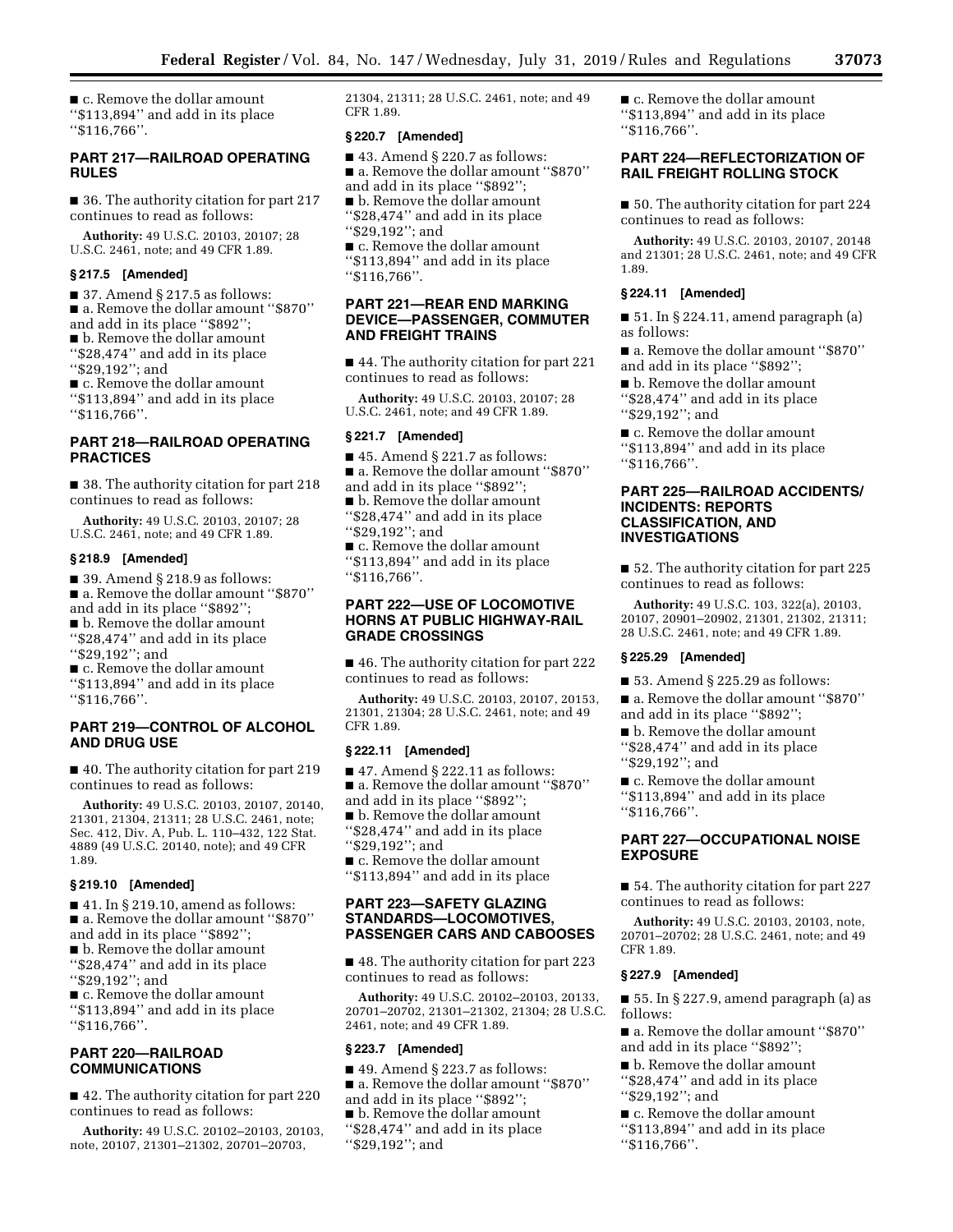### **PART 228—PASSENGER TRAIN EMPLOYEE HOURS OF SERVICE; RECORDKEEPING AND REPORTING; SLEEPING QUARTERS**

■ 56. The authority citation for part 228 continues to read as follows:

**Authority:** 49 U.S.C. 103, 20103, 20107, 21101–21109; Sec. 108, Div. A, Public Law 110–432, 122 Stat. 4860–4866, 4893–4894; 49 U.S.C. 21301, 21303, 21304, 21311; 28 U.S.C. 2461, note; and 49 CFR 1.89.

### **§ 228.6 [Amended]**

■ 57. In § 228.6, amend paragraph (a) as follows:

■ a. Remove the dollar amount "\$870" and add in its place ''\$892'';

■ b. Remove the dollar amount ''\$28,474'' and add in its place ''\$29,192''; and

■ c. Remove the dollar amount ''\$113,894'' and add in its place ''\$116,766''.

■ 58. In appendix A to part 228, below the heading ''GENERAL PROVISIONS,'' amend the ''Penalty'' paragraph by adding a sentence at the end of the paragraph to read as follows:

### **Appendix A to Part 228—Requirements of the Hours of Service Act: Statement of Agency Policy and Interpretation**

\* \* \* \* \*

**General Provisions** 

\* \* \* \* \* *Penalty.* \* \* \* Effective July 31, 2019, the minimum civil monetary penalty was raised from \$870 to \$892, the ordinary maximum civil monetary penalty was raised from \$28,474 to \$29,192, and the aggravated maximum civil monetary penalty was raised from \$113,894 to \$116,766.

\* \* \* \* \*

### **PART 229—RAILROAD LOCOMOTIVE SAFETY STANDARDS**

■ 59. The authority citation for part 229 continues to read as follows:

**Authority:** 49 U.S.C. 103, 322(a), 20103, 20107, 20901–02, 21301, 21301, 21302, 21311; 28 U.S.C. 2461, note; and 49 CFR 1.89.

### **§ 229.7 [Amended]**

 $\blacksquare$  60. In § 229.7, amend paragraph (b) as follows:

■ a. Remove the dollar amount "\$870" and add in its place ''\$892'';

■ b. Remove the dollar amount ''\$28,474'' and add in its place ''\$29,192''; and

■ c. Remove the dollar amount ''\$113,894'' and add in its place ''\$116,766''.

### **PART 230—STEAM LOCOMOTIVE INSPECTION AND MAINTENANCE STANDARDS**

■ 61. The authority citation for part 230 continues to read as follows:

**Authority:** 49 U.S.C. 20103, 20107, 20702; 28 U.S.C. 2461, note; and 49 CFR 1.89.

### **§ 230.4 [Amended]**

■ 62. In § 230.4, amend paragraph (a) as follows:

■ a. Remove the dollar amount "\$870" and add in its place ''\$892'';

■ b. Remove the dollar amount ''\$28,474'' and add in its place ''\$29,192''; and

■ c. Remove the dollar amount ''\$113,894'' and add in its place ''\$116,766''.

### **PART 231—RAILROAD SAFETY APPLIANCE STANDARDS**

■ 63. The authority citation for part 231 continues to read as follows:

**Authority:** 49 U.S.C. 20102–20103, 20107, 20131, 20301–20303, 21301–21302, 21304; 28 U.S.C. 2461, note; and 49 CFR 1.89.

#### **§ 231.0 [Amended]**

■ 64. In § 231.0, amend paragraph (f) as follows:

■ a. Remove the dollar amount "\$870" and add in its place ''\$892'';

■ b. Remove the dollar amount ''\$28,474'' and add in its place ''\$29,192''; and

■ c. Remove the dollar amount ''\$113,894'' and add in its place ''\$116,766''.

### **PART 232—BRAKE SYSTEM SAFETY STANDARDS FOR FREIGHT AND OTHER NON-PASSENGER TRAINS AND EQUIPMENT; END-OF-TRAIN DEVICES**

■ 65. The authority citation for part 232 continues to read as follows:

**Authority:** 49 U.S.C. 20102–20103, 20107, 20133, 20141, 20301–20303, 20306, 21301– 21302, 21304; 28 U.S.C. 2461, note; and 49 CFR 1.89.

### **§ 232.11 [Amended]**

■ 66. In § 232.11, amend paragraph (a) as follows:

■ a. Remove the dollar amount "\$870" and add in its place ''\$892'';

■ b. Remove the dollar amount ''\$28,474'' and add in its place ''\$29,192''; and

■ c. Remove the dollar amount ''\$113,894'' and add in its place ''\$116,766''.

### **PART 233—SIGNAL SYSTEMS REPORTING REQUIREMENTS**

■ 67. The authority citation for part 233 continues to read as follows:

**Authority:** 49 U.S.C. 504, 522, 20103, 20107, 20501–20505, 21301, 21302, 21311; 28 U.S.C. 2461, note; and 49 CFR 1.89.

#### **§ 233.11 [Amended]**

■ 68. Amend § 233.11 as follows:

■ a. Remove the dollar amount "\$870" and add in its place ''\$892'';

■ b. Remove the dollar amount ''\$28,474'' and add in its place ''\$29,192''; and

■ c. Remove the dollar amount ''\$113,894'' and add in its place ''\$116,766''.

### **PART 234—GRADE CROSSING SAFETY**

■ 69. The authority citation for part 234 continues to read as follows:

**Authority:** 49 U.S.C. 20103, 20107, 20152, 20160, 21301, 21304, 21311, 22501 note; Pub. L. 110–432, Div. A., Sec. 202, 28 U.S.C. 2461, note; and 49 CFR 1.89.

#### **§ 234.6 [Amended]**

■ 70. In § 234.6, amend paragraph (a) as follows:

■ a. Remove the dollar amount "\$870" and add in its place ''\$892'';

■ b. Remove the dollar amount ''\$28,474'' and add in its place ''\$29,192''; and

■ c. Remove the dollar amount ''\$113,894'' and add in its place ''\$116,766''.

### **PART 235—INSTRUCTIONS GOVERNING APPLICATIONS FOR APPROVAL OF A DISCONTINUANCE OR MATERIAL MODIFICATION OF A SIGNAL SYSTEM OR RELIEF FROM THE REQUIREMENTS OF PART 236**

■ 71. The authority citation for part 235 continues to read as follows:

**Authority:** 49 U.S.C. 20103, 20107; 28 U.S.C. 2461, note; and 49 CFR 1.89.

#### **§ 235.9 [Amended]**

 $\blacksquare$  72. Amend § 235.9 as follows:

■ a. Remove the dollar amount "\$870" and add in its place ''\$892'';

■ b. Remove the dollar amount ''\$28,474'' and add in its place ''\$29,192''; and

■ c. Remove the dollar amount

- ''\$113,894'' and add in its place
- ''\$116,766''.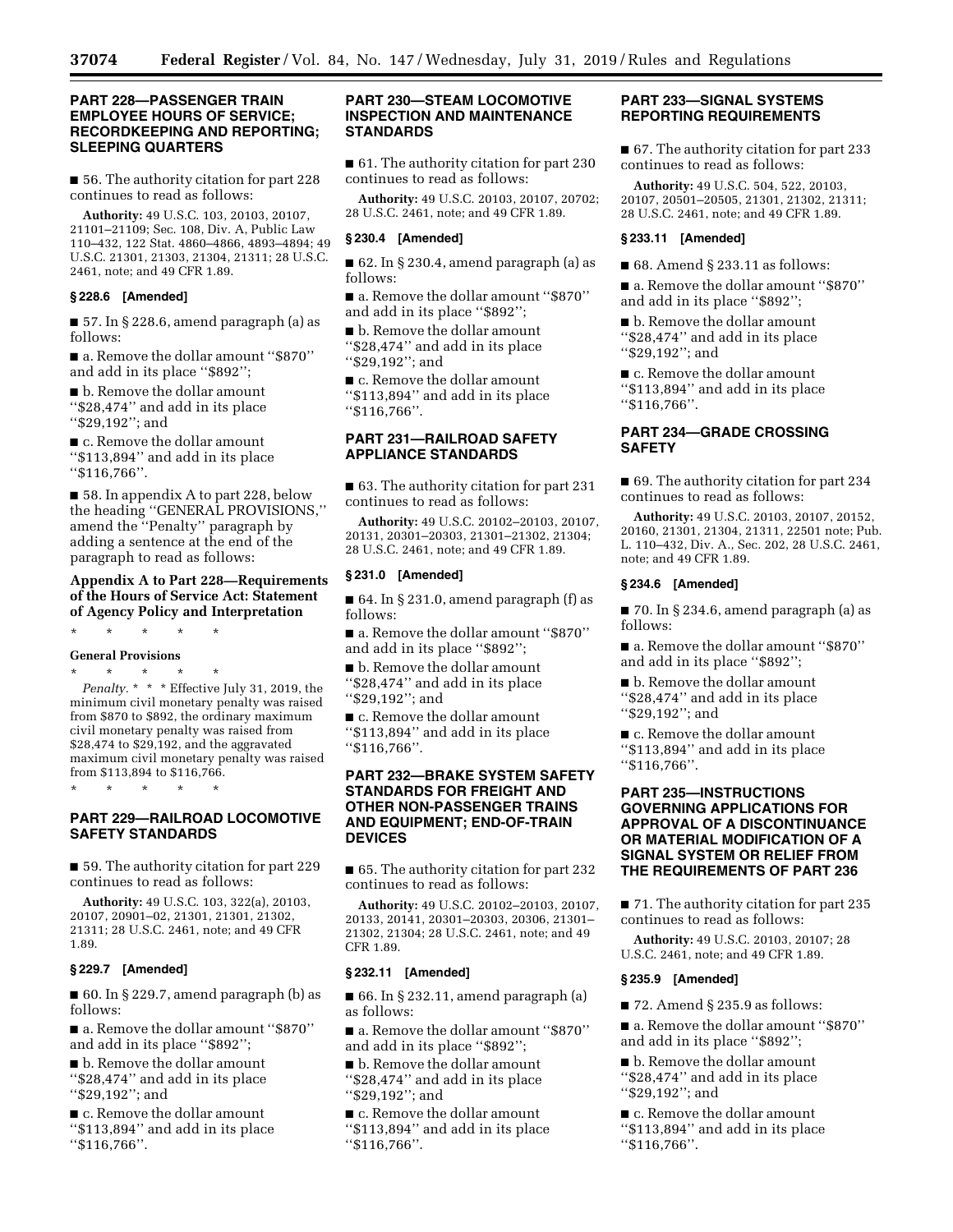### **PART 236—RULES, STANDARDS, AND INSTRUCTIONS GOVERNING THE INSTALLATION, INSPECTION, MAINTENANCE, AND REPAIR OF SIGNAL AND TRAIN CONTROL SYSTEMS, DEVICES, AND APPLIANCES**

■ 73. The authority citation for part 236 continues to read as follows:

**Authority:** 49 U.S.C. 20102–20103, 20107, 20133, 20141, 20157, 20301–20303, 20306, 20501–20505, 20701–20703, 21301–21302, 21304; 28 U.S.C. 2461, note; and 49 CFR 1.89.

#### **§ 236.0 [Amended]**

■ 74. In § 236.0, amend paragraph (f) as follows: ■ a. Remove the dollar amount "\$870"

and add in its place ''\$892'';

■ b. Remove the dollar amount ''\$28,474'' and add in its place ''\$29,192''; and

■ c. Remove the dollar amount ''\$113,894'' and add in its place ''\$116,766''.

### **PART 237—BRIDGE SAFETY STANDARDS**

■ 75. The authority citation for part 237 continues to read as follows:

**Authority:** 49 U.S.C. 20102–20114; Public Law 110–432, Div. A, Sec. 417; 28 U.S.C. 2461, note; and 49 CFR 1.89.

#### **§ 237.7 [Amended]**

■ 76. In § 237.7, amend paragraph (a) as follows:

■ a. Remove the dollar amount ''\$870'' and add in its place ''\$892'';

■ b. Remove the dollar amount ''\$28,474'' and add in its place ''\$29,192''; and

■ c. Remove the dollar amount ''\$113,894'' and add in its place ''\$116,766''.

### **PART 238—PASSENGER EQUIPMENT SAFETY STANDARDS**

■ 77. The authority citation for part 238 continues to read as follows:

**Authority:** 49 U.S.C. 20103, 20107, 20133, 20141, 20302–20303, 20306, 20701–20702, 21301–21302, 21304; 28 U.S.C. 2461, note; and 49 CFR 1.89.

#### **§ 238.11 [Amended]**

■ 78. In § 238.11, amend paragraph (a) as follows:

■ a. Remove the dollar amount ''\$870'' and add in its place ''\$892'';

■ b. Remove the dollar amount

''\$28,474'' and add in its place ''\$29,192''; and

■ c. Remove the dollar amount ''\$113,894'' and add in its place ''\$116,766''.

### **PART 239—PASSENGER TRAIN EMERGENCY PREPAREDNESS**

■ 79. The authority citation for part 239 continues to read as follows:

**Authority:** 49 U.S.C. 20102–20103, 20105– 20114, 20133, 21301, 21304, and 21311; 28 U.S.C. 2461, note; and 49 CFR 1.89.

#### **§ 239.11 [Amended]**

■ 80. Amend § 239.11 as follows:

- a. Remove the dollar amount "\$870"
- and add in its place ''\$892'';
- b. Remove the dollar amount ''\$28,474'' and add in its place
- ''\$29,192''; and

■ c. Remove the dollar amount ''\$113,894'' and add in its place ''\$116,766''.

### **PART 240—QUALIFICATION AND CERTIFICATION OF LOCOMOTIVE ENGINEERS**

■ 81. The authority citation for part 240 continues to read as follows:

**Authority:** 49 U.S.C. 20103, 20107, 20135, 21301, 21304, 21311; 28 U.S.C. 2461, note; and 49 CFR 1.89.

#### **§ 240.11 [Amended]**

■ 82. In § 240.11, amend paragraph (a) as follows:

■ a. Remove the dollar amount ''\$870'' and add in its place ''\$892'';

- b. Remove the dollar amount ''\$28,474'' and add in its place ''\$29,192''; and
- c. Remove the dollar amount ''\$113,894'' and add in its place ''\$116,766''.

### **PART 241—UNITED STATES LOCATIONAL REQUIREMENT FOR DISPATCHING OF UNITED STATES RAIL OPERATIONS**

■ 83. The authority citation for part 241 continues to read as follows:

**Authority:** 49 U.S.C. 20103, 20107, 21301, 21304, 21311; 28 U.S.C. 2461, note; 49 CFR 1.89.

#### **§ 241.15 [Amended]**

 $\blacksquare$  84. In § 241.15, amend paragraph (a) as follows:

■ a. Remove the dollar amount "\$870" and add in its place ''\$892'';

■ b. Remove the dollar amount ''\$28,474'' and add in its place ''\$29,192''; and

■ c. Remove the dollar amount

''\$113,894'' and add in its place ''\$116,766''.

# **PART 242—QUALIFICATION AND CERTIFICATION OF CONDUCTORS**

■ 85. The authority citation for part 242 continues to read as follows:

**Authority:** 49 U.S.C. 20103, 20107, 20135, 20138, 20162, 20163, 21301, 21304, 21311; 28 U.S.C. 2461, note; and 49 CFR 1.89.

#### **§ 242.11 [Amended]**

■ 86. In § 242.11, amend paragraph (a) as follows:

■ a. Remove the dollar amount "\$870" and add in its place ''\$892'';

■ b. Remove the dollar amount ''\$28,474'' and add in its place

''\$29,192''; and

■ c. Remove the dollar amount ''\$113,894'' and add in its place ''\$116,766''.

### **PART 243—TRAINING, QUALIFICATION, AND OVERSIGHT FOR SAFETY-RELATED RAILROAD EMPLOYEES**

■ 87. The authority citation for part 243 continues to read as follows:

**Authority:** 49 U.S.C. 20103, 20107, 20131– 20155, 20162, 20301–20306, 20701–20702, 21301–21304, 21311; 28 U.S.C. 2461, note; and 49 CFR 1.89.

#### **§ 243.7 [Amended]**

■ 88. In § 243.7, amend paragraph (a) as follows:

■ a. Remove the dollar amount "\$870" and add in its place ''\$892'';

■ b. Remove the dollar amount

''\$28,474'' and add in its place ''\$29,192''; and

■ c. Remove the dollar amount ''\$113,894'' and add in its place ''\$116,766''.

### **PART 244—REGULATIONS ON SAFETY INTEGRATION PLANS GOVERNING RAILROAD CONSOLIDATIONS, MERGERS, AND ACQUISITIONS OF CONTROL**

■ 89. The authority citation for part 244 continues to read as follows:

**Authority:** 49 U.S.C. 20103, 20107, 21301; 5 U.S.C. 553 and 559; 28 U.S.C. 2461, note; and 49 CFR 1.89.

#### **§ 244.5 [Amended]**

■ 90. In § 244.5, amend paragraph (a) as follows:

■ a. Remove the dollar amount ''\$870'' and add in its place ''\$892'';

■ b. Remove the dollar amount ''\$28,474'' and add in its place ''\$29,192''; and

■ c. Remove the dollar amount ''\$113,894'' and add in its place

''\$116,766''.

### **PART 270—SYSTEM SAFETY PROGRAM**

■ 91. The authority citation for part 270 continues to read as follows: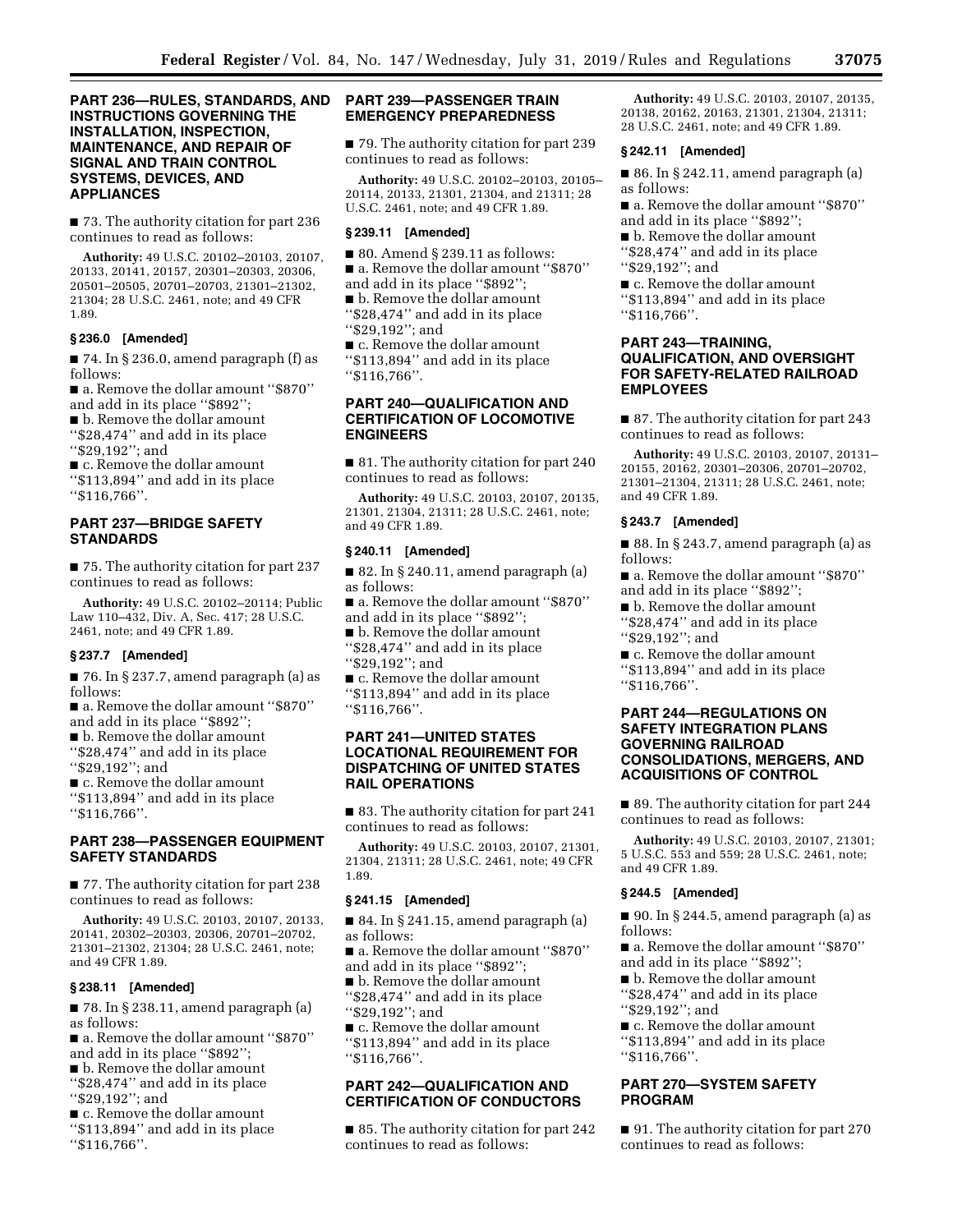**Authority:** 49 U.S.C. 20103, 20106–20107, 20118–20119, 20156, 21301, 21304, 21311; 28 U.S.C. 2461, note; and 49 CFR 1.89.

### **§ 270.7 [Amended]**

■ 92. In § 270.7, amend paragraph (a) as follows:

■ a. Remove the dollar amount ''\$870'' and add in its place ''\$892''; ■ b. Remove the dollar amount ''\$28,474'' and add in its place

''\$29,192''; and

■ c. Remove the dollar amount ''\$113,894'' and add in its place ''\$116,766''.

### **PART 272—CRITICAL INCIDENT STRESS PLANS**

■ 93. The authority citation for part 272 continues to read as follows:

**Authority:** 49 U.S.C. 20103, 20107, 20109, note; 28 U.S.C. 2461, note; 49 CFR 1.89; and sec. 410, Div. A, Pub. L. 110–432, 122 Stat. 4888.

#### **§ 272.11 [Amended]**

■ 94. In § 272.11, amend paragraph (a) as follows:

■ a. Remove the dollar amount "\$870" and add in its place ''\$892'';

■ b. Remove the dollar amount

''\$28,474'' and add in its place ''\$29,192''; and

■ c. Remove the dollar amount ''\$113,894'' and add in its place ''\$116,766''.

### **PART 386—RULES OF PRACTICE FOR FMCSA PROCEEDINGS**

■ 95. The authority citation for part 386 continues to read as follows:

**Authority:** 49 U.S.C. 113; chapters 5, 51, 131–141, 145–149, 311, 313, and 315; Sec. 204, Pub. L. 104–88, 109 Stat. 803, 941 (49 U.S.C. 701 note); Sec. 217, Pub. L. 105–159, 113 Stat. 1748, 1767; Sec. 206, Pub. L. 106– 159, 113 Stat. 1763; subtitle B, title IV of Pub. L. 109–59; Sec. 701 of Pub. L. 114–74, 129 Stat. 599 (28 U.S.C. 2461 note); 49 CFR 1.81 and 1.87.

■ 96. Amend Appendix A to part 386 by revising the introductory text and sections II, IV.a. through e., and IV.g. through j. to read as follows:

### **Appendix A to Part 386—Penalty Schedule: Violations of Notices and Orders**

The Civil Penalties Inflation Adjustment Act Improvements Act of 2015 [Pub. L. 114– 74, sec. 701, 129 Stat. 599] amended the Federal Civil Penalties Inflation Adjustment Act of 1990 to require agencies to adjust civil penalties for inflation. Pursuant to that authority, the inflation adjusted civil penalties identified in this appendix supersede the corresponding civil penalty amounts identified in title 49, United States Code.

\* \* \* \* \*

#### *II. Subpoena*

Violation—Failure to respond to Agency subpoena to appear and testify or produce records.

Penalty—minimum of \$1,093 but not more than \$10,932 per violation.

# \* \* \* \* \*

### *IV. Out-of-Service Order*

a. Violation—Operation of a commercial vehicle by a driver during the period the driver was placed out of service.

Penalty—Up to \$1,895 per violation. (For purposes of this violation, the term "driver" means an operator of a commercial motor vehicle, including an independent contractor who, while in the course of operating a commercial motor vehicle, is employed or used by another person.)

b. Violation—Requiring or permitting a driver to operate a commercial vehicle during the period the driver was placed out of service.

Penalty—Up to \$18,943 per violation.

(This violation applies to motor carriers including an independent contractor who is not a ''driver,'' as defined under paragraph IV(a) above.)

c. Violation—Operation of a commercial motor vehicle or intermodal equipment by a driver after the vehicle or intermodal equipment was placed out-of-service and before the required repairs are made.

Penalty—\$1,895 each time the vehicle or intermodal equipment is so operated.

(This violation applies to drivers as defined in IV(a) above.)

d. Violation—Requiring or permitting the operation of a commercial motor vehicle or intermodal equipment placed out-of-service before the required repairs are made.

Penalty—Up to \$18,943 each time the vehicle or intermodal equipment is so operated after notice of the defect is received.

(This violation applies to intermodal equipment providers and motor carriers, including an independent owner operator who is not a "driver," as defined in IV(a) above.)

e. Violation—Failure to return written certification of correction as required by the out-of-service order.

Penalty—Up to \$947 per violation. \* \* \* \* \*

g. Violation—Operating in violation of an order issued under § 386.72(b) to cease all or part of the employer's commercial motor vehicle operations or to cease part of an intermodal equipment provider's operations, *i.e.,* failure to cease operations as ordered.

Penalty—Up to \$27,331 per day the operation continues after the effective date and time of the order to cease.

h. Violation—Operating in violation of an order issued under § 386.73.

Penalty—Up to \$24,017 per day the operation continues after the effective date and time of the out-of-service order.

i. Violation—Conducting operations during a period of suspension under § 386.83 or § 386.84 for failure to pay penalties.

Penalty—Up to \$15,419 for each day that operations are conducted during the suspension or revocation period.

j. Violation—Conducting operations during a period of suspension or revocation under

§ 385.911, § 385.913, § 385.1009 or § 385.1011.

Penalty—Up to \$24,017 for each day that operations are conducted during the suspension or revocation period.

■ 97. Amend Appendix B to part 386 by revising the introductory text and paragraphs (a)(1) through (5), (b), (d) through  $(f)$ ,  $(g)$  introductory text,  $(g)(1)$ through (8), (g)(10) through (14), (g)(16) through (18), (g)(21)(i), (g)(22) and (23), (h), and (i) to read as follows:

#### **Appendix B to Part 386—Penalty Schedule: Violations and Monetary Penalties**

The Civil Penalties Inflation Adjustment Act Improvements Act of 2015 [Pub. L. 114– 74, sec. 701, 129 Stat. 599] amended the Federal Civil Penalties Inflation Adjustment Act of 1990 to require agencies to adjust civil penalties for inflation. Pursuant to that authority, the inflation adjusted civil penalties identified in this appendix supersede the corresponding civil penalty amounts identified in title 49, United States Code.

What are the types of violations and maximum monetary penalties?

 $(a) * *$ 

(1) *Recordkeeping.* A person or entity that fails to prepare or maintain a record required by parts 40, 382, 385, and 390–99 of this subchapter, or prepares or maintains a required record that is incomplete, inaccurate, or false, is subject to a maximum civil penalty of \$1,270 for each day the violation continues, up to \$12,695.

(2) *Knowing falsification of records.* A person or entity that knowingly falsifies, destroys, mutilates, or changes a report or record required by parts 382, 385, and 390– 99 of this subchapter, knowingly makes or causes to be made a false or incomplete record about an operation or business fact or transaction, or knowingly makes, prepares, or preserves a record in violation of a regulation order of the Secretary is subject to a maximum civil penalty of \$12,695 if such action misrepresents a fact that constitutes a violation other than a reporting or recordkeeping violation.

(3) *Non-recordkeeping violations.* A person or entity that violates parts 382, 385, or 390– 99 of this subchapter, except a recordkeeping requirement, is subject to a civil penalty not to exceed \$15,419 for each violation.

(4) *Non-recordkeeping violations by drivers.* A driver who violates parts 382, 385, and 390–99 of this subchapter, except a recordkeeping violation, is subject to a civil penalty not to exceed \$3,855.

(5) *Violation of 49 CFR 392.5.* A driver placed out of service for 24 hours for violating the alcohol prohibitions of 49 CFR 392.5(a) or (b) who drives during that period is subject to a civil penalty not to exceed \$3,174 for a first conviction and not less than \$6,348 for a second or subsequent conviction.

\* \* \* \* \* (b) *Commercial driver's license (CDL) violations.* Any person who violates 49 CFR part 383, subparts B, C, E, F, G, or H, is subject to a civil penalty not to exceed \$5,732; except: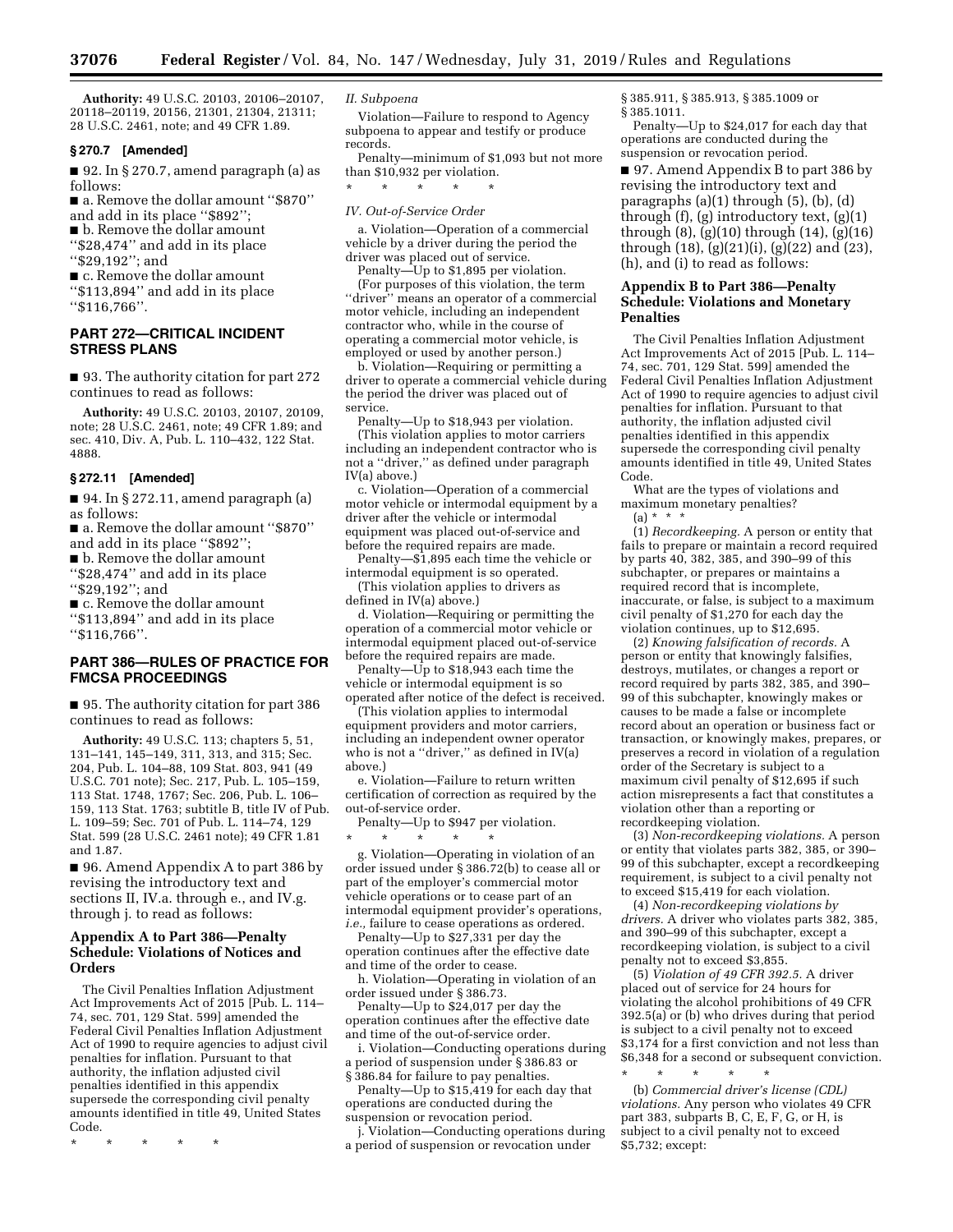(1) A CDL-holder who is convicted of violating an out-of-service order shall be subject to a civil penalty of not less than \$3,174 for a first conviction and not less than \$6,348 for a second or subsequent conviction;

(2) An employer of a CDL-holder who knowingly allows, requires, permits, or authorizes an employee to operate a CMV during any period in which the CDL-holder is subject to an out-of-service order, is subject to a civil penalty of not less than \$5,732 or more than \$31,737; and

(3) An employer of a CDL–holder who knowingly allows, requires, permits, or authorizes that CDL-holder to operate a CMV in violation of a Federal, State, or local law or regulation pertaining to railroad-highway grade crossings is subject to a civil penalty of not more than \$16,453.

\* \* \* \* \*

(d) *Financial responsibility violations.* A motor carrier that fails to maintain the levels of financial responsibility prescribed by Part 387 of this subchapter or any person (except an employee who acts without knowledge) who knowingly violates the rules of Part 387 subparts A and B is subject to a maximum penalty of \$16,915. Each day of a continuing violation constitutes a separate offense.

(e) *Violations of the Hazardous Materials Regulations (HMRs) and Safety Permitting Regulations found in Subpart E of Part 385.*  This paragraph applies to violations by motor carriers, drivers, shippers and other persons who transport hazardous materials on the highway in commercial motor vehicles or cause hazardous materials to be so transported.

(1) All knowing violations of 49 U.S.C. chapter 51 or orders or regulations issued under the authority of that chapter applicable to the transportation or shipment of hazardous materials by commercial motor vehicle on the highways are subject to a civil penalty of not more than \$81,993 for each violation. Each day of a continuing violation constitutes a separate offense.

(2) All knowing violations of 49 U.S.C. chapter 51 or orders or regulations issued under the authority of that chapter applicable to training related to the transportation or shipment of hazardous materials by commercial motor vehicle on the highways are subject to a civil penalty of not less than \$493 and not more than \$81,993 for each violation.

(3) All knowing violations of 49 U.S.C. chapter 51 or orders, regulations or exemptions under the authority of that chapter applicable to the manufacture, fabrication, marking, maintenance, reconditioning, repair, or testing of a packaging or container that is represented, marked, certified, or sold as being qualified for use in the transportation or shipment of hazardous materials by commercial motor vehicle on the highways are subject to a civil penalty of not more than \$81,993 for each violation.

(4) Whenever regulations issued under the authority of 49 U.S.C. chapter 51 require compliance with the FMCSRs while transporting hazardous materials, any violations of the FMCSRs will be considered a violation of the HMRs and subject to a civil penalty of not more than \$81,993.

(5) If any violation subject to the civil penalties set out in paragraphs (e)(1) through (4) of this appendix results in death, serious illness, or severe injury to any person or in substantial destruction of property, the civil penalty may be increased to not more than  $$191,316$  for each offense.

(f) *Operating after being declared unfit by assignment of a final* ''*unsatisfactory*'' *safety rating.* (1) A motor carrier operating a commercial motor vehicle in interstate commerce (except owners or operators of commercial motor vehicles designed or used to transport hazardous materials for which placarding of a motor vehicle is required under regulations prescribed under 49 U.S.C. chapter 51) is subject, after being placed out of service because of receiving a final ''unsatisfactory'' safety rating, to a civil penalty of not more than \$27,331 (49 CFR 385.13). Each day the transportation continues in violation of a final ''unsatisfactory'' safety rating constitutes a separate offense.

(2) A motor carrier operating a commercial motor vehicle designed or used to transport hazardous materials for which placarding of a motor vehicle is required under regulations prescribed under 49 U.S.C. chapter 51 is subject, after being placed out of service because of receiving a final ''unsatisfactory'' safety rating, to a civil penalty of not more than \$81,993 for each offense. If the violation results in death, serious illness, or severe injury to any person or in substantial destruction of property, the civil penalty may be increased to not more than \$191,316 for each offense. Each day the transportation continues in violation of a final ''unsatisfactory'' safety rating constitutes a separate offense.

(g) *Violations of the commercial regulations (CRs).* Penalties for violations of the CRs are specified in 49 U.S.C. chapter 149. These penalties relate to transportation subject to the Secretary's jurisdiction under 49 U.S.C. chapter 135. Unless otherwise noted, a separate violation occurs for each day the violation continues.

(1) A person who operates as a motor carrier for the transportation of property in violation of the registration requirements of 49 U.S.C. 13901 is liable for a minimum penalty of \$10,931 per violation.

(2) A person who knowingly operates as a broker in violation of registration requirements of 49 U.S.C 13904 or financial security requirements of 49 U.S.C 13906 is liable for a penalty not to exceed \$10,931 for each violation.

(3) A person who operates as a motor carrier of passengers in violation of the registration requirements of 49 U.S.C. 13901 is liable for a minimum penalty of \$27,331 per violation.

(4) A person who operates as a foreign motor carrier or foreign motor private carrier of property in violation of the provisions of 49 U.S.C. 13902(c) is liable for a minimum penalty of \$10,932 per violation.

(5) A person who operates as a foreign motor carrier or foreign motor private carrier without authority, before the implementation of the land transportation provisions of the North American Free Trade Agreement, outside the boundaries of a commercial zone

along the United States-Mexico border, is liable for a maximum penalty of \$15,034 for an intentional violation and a maximum penalty of \$37,587 for a pattern of intentional violations.

(6) A person who operates as a motor carrier or broker for the transportation of hazardous wastes in violation of the registration provisions of 49 U.S.C. 13901 is liable for a minimum penalty of \$21,865 and a maximum penalty of \$43,730 per violation.

(7) A motor carrier or freight forwarder of household goods, or their receiver or trustee, that does not comply with any regulation relating to the protection of individual shippers, is liable for a minimum penalty of \$1,644 per violation.

(8) A person—

(i) Who falsifies, or authorizes an agent or other person to falsify, documents used in the transportation of household goods by motor carrier or freight forwarder to evidence the weight of a shipment or

(ii) Who charges for services which are not performed or are not reasonably necessary in the safe and adequate movement of the shipment is liable for a minimum penalty of \$3,291 for the first violation and \$8,227 for each subsequent violation.

\* \* \* \* \*

(10) A person who offers, gives, solicits, or receives transportation of property by a carrier at a different rate than the rate in effect under 49 U.S.C. 13702 is liable for a maximum penalty of \$164,531 per violation. When acting in the scope of his/her employment, the acts or omissions of a person acting for or employed by a carrier or shipper are considered to be the acts or omissions of that carrier or shipper, as well as that person.

(11) Any person who offers, gives, solicits, or receives a rebate or concession related to motor carrier transportation subject to jurisdiction under subchapter I of 49 U.S.C. chapter 135, or who assists or permits another person to get that transportation at less than the rate in effect under 49 U.S.C. 13702, commits a violation for which the penalty is \$328 for the first violation and \$411 for each subsequent violation.

(12) A freight forwarder, its officer, agent, or employee, that assists or willingly permits a person to get service under 49 U.S.C. 13531 at less than the rate in effect under 49 U.S.C. 13702 commits a violation for which the penalty is up to \$823 for the first violation and up to \$3,291 for each subsequent violation.

(13) A person who gets or attempts to get service from a freight forwarder under 49 U.S.C. 13531 at less than the rate in effect under 49 U.S.C. 13702 commits a violation for which the penalty is up to \$823 for the first violation and up to \$3,291 for each subsequent violation.

(14) A person who knowingly authorizes, consents to, or permits a violation of 49 U.S.C. 14103 relating to loading and unloading motor vehicles or who knowingly violates subsection (a) of 49 U.S.C. 14103 is liable for a penalty of not more than \$16,453 per violation.

\* \* \* \* \*

(16) A person required to make a report to the Secretary, answer a question, or make,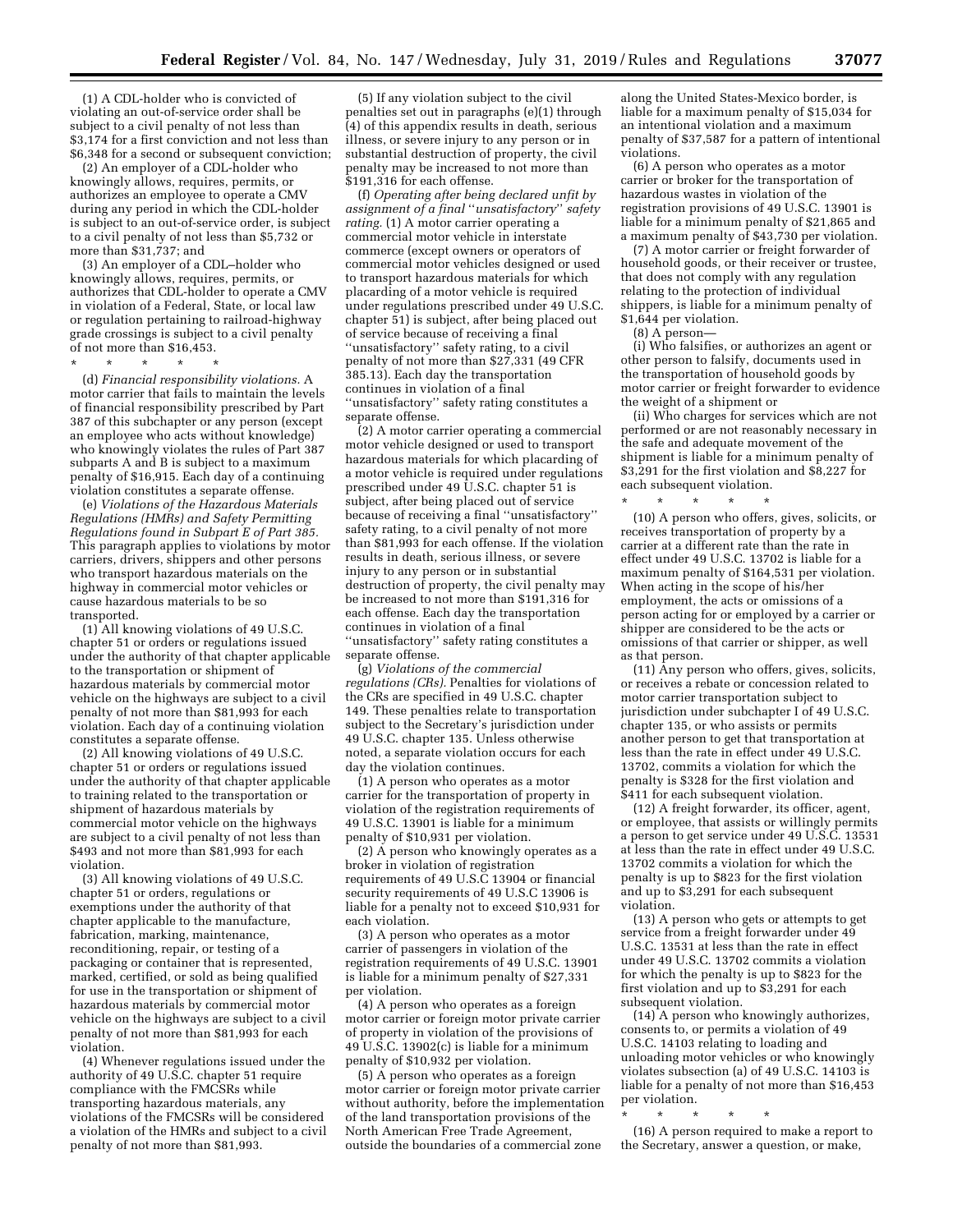prepare, or preserve a record under part B of subtitle IV, title 49, U.S.C., or an officer, agent, or employee of that person, is liable for a minimum penalty of \$1,093 and for a maximum penalty of \$8,227 per violation if it does not make the report, does not completely and truthfully answer the question within 30 days from the date the Secretary requires the answer, does not make or preserve the record in the form and manner prescribed, falsifies, destroys, or changes the report or record, files a false report or record, makes a false or incomplete entry in the record about a business-related fact, or prepares or preserves a record in violation of a regulation or order of the Secretary.

(17) A motor carrier, water carrier, freight forwarder, or broker, or their officer, receiver, trustee, lessee, employee, or other person authorized to receive information from them, who discloses information identified in 49 U.S.C. 14908 without the permission of the shipper or consignee is liable for a maximum penalty of \$3,291.

(18) A person who violates a provision of part B, subtitle IV, title 49, U.S.C., or a regulation or order under part B, or who violates a condition of registration related to transportation that is subject to jurisdiction under subchapter I or III of chapter 135, or who violates a condition of registration of a foreign motor carrier or foreign motor private carrier under section 13902, is liable for a penalty of \$823 for each violation if another penalty is not provided in 49 U.S.C. chapter 149.

- \* \* \* \* \*
- $(21)$  \* \* \*

(i) Who knowingly and willfully fails, in violation of a contract, to deliver to, or unload at, the destination of a shipment of household goods in interstate commerce for which charges have been estimated by the motor carrier transporting such goods, and for which the shipper has tendered a payment in accordance with part 375, subpart G of this chapter, is liable for a civil penalty of not less than \$16,453 for each violation. Each day of a continuing violation constitutes a separate offense.

\* \* \* \* \* (22) A broker for transportation of household goods who makes an estimate of the cost of transporting any such goods before entering into an agreement with a motor carrier to provide transportation of household goods subject to FMCSA jurisdiction is liable to the United States for a civil penalty of not less than \$12,695 for each violation.

(23) A person who provides transportation of household goods subject to jurisdiction under 49 U.S.C. chapter 135, subchapter I, or provides broker services for such transportation, without being registered under 49 U.S.C. chapter 139 to provide such transportation or services as a motor carrier or broker, as the case may be, is liable to the United States for a civil penalty of not less than \$31,737 for each violation.

(h) *Copying of records and access to equipment, lands, and buildings.* A person subject to 49 U.S.C. chapter 51 or a motor carrier, broker, freight forwarder, or owner or operator of a commercial motor vehicle

subject to part B of subtitle VI of title 49 U.S.C. who fails to allow promptly, upon demand in person or in writing, the Federal Motor Carrier Safety Administration, an employee designated by the Federal Motor Carrier Safety Administration, or an employee of a MCSAP grant recipient to inspect and copy any record or inspect and examine equipment, lands, buildings, and other property, in accordance with 49 U.S.C. 504(c), 5121(c), and 14122(b), is subject to a civil penalty of not more than \$1,270 for each offense. Each day of a continuing violation constitutes a separate offense, except that the total of all civil penalties against any violator for all offenses related to a single violation shall not exceed \$12,695.

(i) *Evasion.* A person, or an officer, employee, or agent of that person:

(1) Who by any means tries to evade regulation of motor carriers under title 49, United States Code, chapter 5, chapter 51, subchapter III of chapter 311 (except sections 31138 and 31139) or sections 31302, 31303, 31304, 31305(b), 31310(g)(1)(A), or 31502, or a regulation issued under any of those provisions, shall be fined at least \$2,187 but not more than \$5,466 for the first violation and at least \$2,732 but not more than \$8,199 for a subsequent violation.

(2) Who tries to evade regulation under part B of subtitle IV, title 49, U.S.C., for carriers or brokers is liable for a penalty of at least \$2,187 for the first violation or at least \$5,466 for a subsequent violation.

#### **PART 578—CIVIL AND CRIMINAL PENALTIES**

■ 98. The authority citation for 49 CFR Part 578 is revised to read as follows:

**Authority:** Pub. L. 92–513, Pub. L. 94–163, Pub. L. 98–547, Pub. L. 101–410, Pub. L. 102–388, Pub. L. 102–519, Pub. L. 104–134, Pub. L. 109–59, Pub. L. 110–140, Pub. L. 112–141, Pub. L. 114–74, Pub. L. 114–94, 49 U.S.C. 30165, 30170, 30505, 32308, 32309, 32507, 32709, 32710, 32902, 32912, 33114 and 33115; delegation of authority at 49 CFR 1.81, 1.95.

■ 99. In § 578.5, paragraphs (a) through (g) and (i) are revised to read as follows:

#### **§ 578.6 Civil penalties for violations of specified provisions of Title 49 of the United States Code.**

(a) *Motor vehicle safety*—(1) *In general.* A person who violates any of sections 30112, 30115, 30117 through 30122, 30123(a), 30125(c), 30127, or 30141 through 30147 of Title 49 of the United States Code or a regulation prescribed under any of those sections is liable to the United States Government for a civil penalty of not more than \$22,329 for each violation. A separate violation occurs for each motor vehicle or item of motor vehicle equipment and for each failure or refusal to allow or perform an act required by any of those sections. The maximum civil penalty under this paragraph for a related series of violations is \$111,642,265.

(2) *School buses.* (i) Notwithstanding paragraph (a)(1) of this section, a person who:

(A) Violates section 30112(a)(1) of Title 49 United States Code by the manufacture, sale, offer for sale, introduction or delivery for introduction into interstate commerce, or importation of a school bus or school bus equipment (as those terms are defined in 49 U.S.C. 30125(a)); or

(B) Violates section 30112(a)(2) of Title 49 United States Code, shall be subject to a civil penalty of not more than \$12,695 for each violation. A separate violation occurs for each motor vehicle or item of motor vehicle equipment and for each failure or refusal to allow or perform an act required by this section. The maximum penalty under this paragraph for a related series of violations is \$19,042,502.

(3) *Section 30166.* A person who violates Section 30166 of Title 49 of the United States Code or a regulation prescribed under that section is liable to the United States Government for a civil penalty for failing or refusing to allow or perform an act required under that section or regulation. The maximum penalty under this paragraph is \$22,329 per violation per day. The maximum penalty under this paragraph for a related series of daily violations is \$111,642,265.

(4) *False and misleading reports.* A person who knowingly and willfully submits materially false or misleading information to the Secretary, after certifying the same information as accurate under the certification process established pursuant to Section 30166(o), shall be subject to a civil penalty of not more than \$5,466 per day. The maximum penalty under this paragraph for a related series of daily violations is \$1,093,233.

(b) *National Automobile Title Information System.* An individual or entity violating 49 U.S.C. Chapter 305 is liable to the United States Government for a civil penalty of not more than \$1,783 for each violation.

(c) *Bumper standards.* (1) A person that violates 49 U.S.C. 32506(a) is liable to the United States Government for a civil penalty of not more than \$2,924 for each violation. A separate violation occurs for each passenger motor vehicle or item of passenger motor vehicle equipment involved in a violation of 49 U.S.C. 32506(a)(1) or (4)—

(i) That does not comply with a standard prescribed under 49 U.S.C. 32502, or

(ii) For which a certificate is not provided, or for which a false or